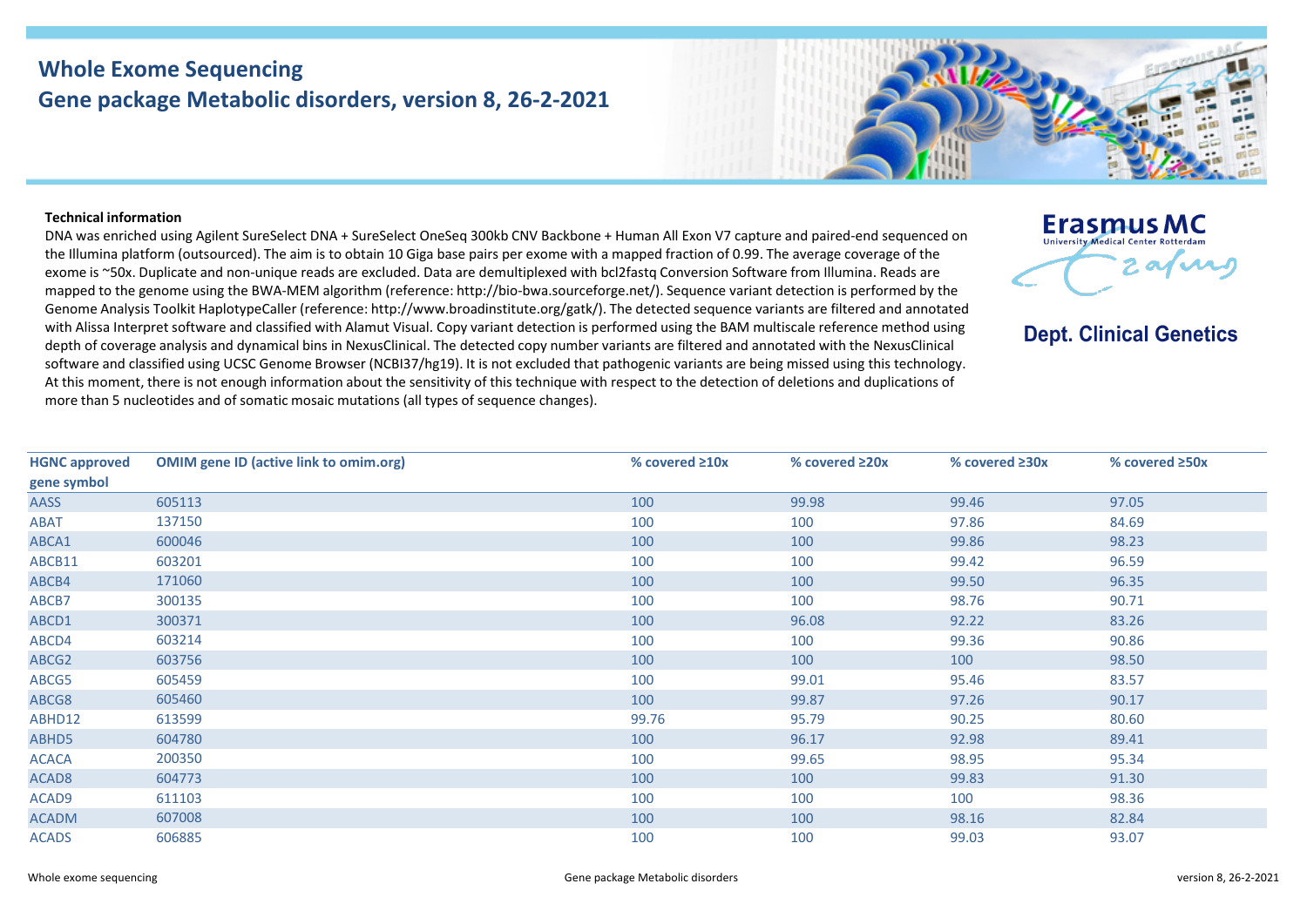| <b>HGNC approved</b> | <b>OMIM gene ID (active link to omim.org)</b> | % covered ≥10x | % covered ≥20x | % covered ≥30x | % covered ≥50x |
|----------------------|-----------------------------------------------|----------------|----------------|----------------|----------------|
| gene symbol          |                                               |                |                |                |                |
| <b>ACADSB</b>        | 600301                                        | 99.93          | 97.89          | 95.61          | 88.85          |
| <b>ACADVL</b>        | 609575                                        | 100            | 99.82          | 97.92          | 88.77          |
| ACAT1                | 607809                                        | 100            | 98.03          | 92.31          | 84.71          |
| ACAT2                | 100678                                        | 100            | 100            | 100            | 100            |
| ACBD5                | 616618                                        | 100            | 99.16          | 97.49          | 95.42          |
| ACO <sub>2</sub>     | 100850                                        | 100            | 100            | 100            | 99.07          |
| ACOX1                | 609751                                        | 100            | 100            | 99.87          | 95.35          |
| ACSF3                | 614245                                        | 100            | 100            | 99.82          | 95.86          |
| ACY1                 | 104620                                        | 100            | 100            | 99.40          | 87.83          |
| ADA                  | 608958                                        | 100            | 100            | 99.88          | 92.24          |
| ADCY5                | 600293                                        | 99.35          | 97.75          | 95.86          | 88.53          |
| ADK                  | 102750                                        | 98.16          | 93.49          | 92.11          | 81.36          |
| <b>ADSL</b>          | 608222                                        | 98.31          | 98.31          | 98.31          | 98.08          |
| AGA                  | 613228                                        | 100            | 100            | 98.65          | 89.74          |
| <b>AGK</b>           | 610345                                        | 100            | 100            | 100            | 98.91          |
| AGL                  | 610860                                        | 100            | 99.89          | 99.01          | 94.63          |
| AGPAT2               | 603100                                        | 100            | 100            | 99.79          | 89.31          |
| <b>AGPS</b>          | 603051                                        | 95.91          | 95.28          | 93.05          | 87.66          |
| <b>AGXT</b>          | 604285                                        | 100            | 100            | 98.71          | 90.37          |
| AGXT2                | 612471                                        | 100            | 100            | 100            | 97.31          |
| <b>AHCY</b>          | 180960                                        | 100            | 100            | 100            | 100            |
| AIFM1                | 300169                                        | 100            | 100            | 98.86          | 93.87          |
| AK1                  | 103000                                        | 100            | 99.87          | 95.27          | 78.07          |
| AK <sub>2</sub>      | 103020                                        | 100            | 99.22          | 95.40          | 86.92          |
| AKR1D1               | 604741                                        | 100            | 100            | 97.84          | 88.69          |
| <b>ALAD</b>          | 125270                                        | 100            | 100            | 99.77          | 92.25          |
| ALAS2                | 301300                                        | 100            | 100            | 99.41          | 94.54          |
| ALDH18A1             | 138250                                        | 100            | 100            | 99.65          | 96.64          |
| ALDH1A3              | 600463                                        | 100            | 98.80          | 92.73          | 81.26          |
| ALDH3A2              | 609523                                        | 100            | 100            | 99.01          | 94.61          |
| ALDH4A1              | 606811                                        | 100            | 99.10          | 96.56          | 93.77          |
| ALDH5A1              | 610045                                        | 100            | 99.09          | 92.14          | 79.75          |
| ALDH6A1              | 603178                                        | 100            | 100            | 100            | 98.16          |
| ALDH7A1              | 107323                                        | 100            | 100            | 100            | 95.93          |
| <b>ALDOA</b>         | 103850                                        | 100            | 100            | 100            | 96.97          |
| <b>ALDOB</b>         | 612724                                        | 100            | 100            | 100            | 99.16          |
| ALG1                 | 605907                                        | 100            | 98.18          | 94.31          | 84.84          |
| ALG11                | 613666                                        | 100            | 100            | 100            | 97.49          |
| ALG12                | 607144                                        | 100            | 100            | 100            | 99.36          |
| ALG13                | 300776                                        | 100            | 100            | 99.14          | 87.52          |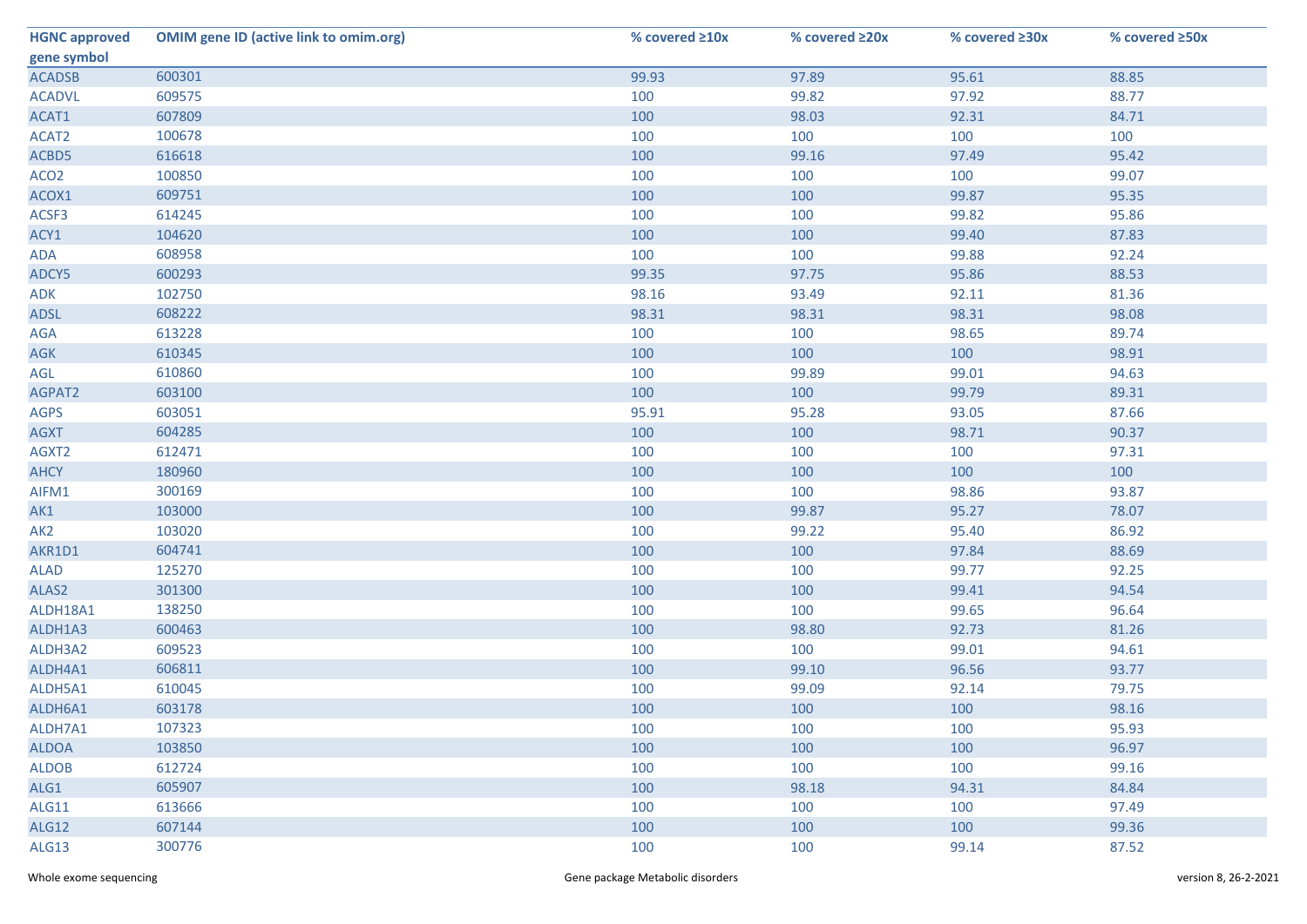| <b>HGNC approved</b> | <b>OMIM gene ID (active link to omim.org)</b> | % covered ≥10x | % covered ≥20x | % covered ≥30x | % covered ≥50x |
|----------------------|-----------------------------------------------|----------------|----------------|----------------|----------------|
| gene symbol          |                                               |                |                |                |                |
| ALG14                | 612866                                        | 100            | 100            | 100            | 98.90          |
| ALG <sub>2</sub>     | 607905                                        | 100            | 100            | 100            | 97.90          |
| ALG3                 | 608750                                        | 100            | 100            | 98.80          | 90.09          |
| ALG6                 | 604566                                        | 99.11          | 96.78          | 95.22          | 94.45          |
| ALG8                 | 608103                                        | 99.54          | 94.45          | 88.47          | 84.82          |
| ALG9                 | 606941                                        | 99.91          | 99.68          | 97.21          | 87.85          |
| ALOX12B              | 603741                                        | 100            | 100            | 100            | 94.69          |
| ALPL                 | 171760                                        | 100            | 100            | 100            | 98.94          |
| <b>AMACR</b>         | 604489                                        | 100            | 100            | 100            | 98.52          |
| AMN                  | 605799                                        | 100            | 91.81          | 84.08          | 57.25          |
| AMPD1                | 102770                                        | 100            | 100            | 99.59          | 96.65          |
| AMPD2                | 102771                                        | 100            | 99.77          | 97.41          | 86.49          |
| AMT                  | 238310                                        | 100            | 100            | 100            | 95.82          |
| APOA1                | 107680                                        | 100            | 100            | 100            | 98.78          |
| <b>APOB</b>          | 107730                                        | 100            | 99.67          | 99.30          | 99.14          |
| APOC2                | 608083                                        | 100            | 100            | 100            | 100            |
| <b>APOE</b>          | 107741                                        | 99.91          | 94.23          | 78.45          | 52.43          |
| <b>APRT</b>          | 102600                                        | 100            | 100            | 100            | 82.58          |
| <b>APTX</b>          | 606350                                        | 100            | 100            | 99.44          | 93.80          |
| ARG1                 | 608313                                        | 100            | 100            | 100            | 96.51          |
| <b>ARSA</b>          | 607574                                        | 100            | 100            | 100            | 100            |
| <b>ARSB</b>          | 611542                                        | 100            | 99.83          | 97.73          | 84.48          |
| ASAH1                | 613468                                        | 100            | 99.87          | 98.65          | 89.42          |
| ASL                  | 608310                                        | 100            | 100            | 100            | 94.42          |
| <b>ASNS</b>          | 108370                                        | 100            | 100            | 99.47          | 94.75          |
| <b>ASPA</b>          | 608034                                        | 100            | 100            | 100            | 100            |
| ASS1                 | 603470                                        | 100            | 100            | 97.00          | 85.46          |
| <b>ATIC</b>          | 601731                                        | 100            | 100            | 98.14          | 91.34          |
| ATP5F1E              | 606153                                        | 100            | 100            | 100            | 100            |
| ATP6AP1              | 300197                                        | 100            | 99.75          | 95.65          | 86.21          |
| ATP6V0A2             | 611716                                        | 100            | 99.66          | 98.26          | 92.39          |
| ATP7A                | 300011                                        | 100            | 99.73          | 98.15          | 88.04          |
| ATP7B                | 606882                                        | 100            | 100            | 98.95          | 94.62          |
| ATP8B1               | 602397                                        | 100            | 99.93          | 99.03          | 91.79          |
| ATPAF2               | 608918                                        | 100            | 100            | 100            | 94.11          |
| <b>AUH</b>           | 600529                                        | 100            | 100            | 100            | 100            |
| <b>B3GALNT1</b>      | 603094                                        | 100            | 98.49          | 92.40          | 85.68          |
| <b>B3GALNT2</b>      | 610194                                        | 100            | 100            | 99.57          | 92.82          |
| B3GALT6              | 615291                                        | 78.50          | 74.68          | 72.00          | 67.78          |
| B3GAT3               | 606374                                        | 100            | 100            | 100            | 89.82          |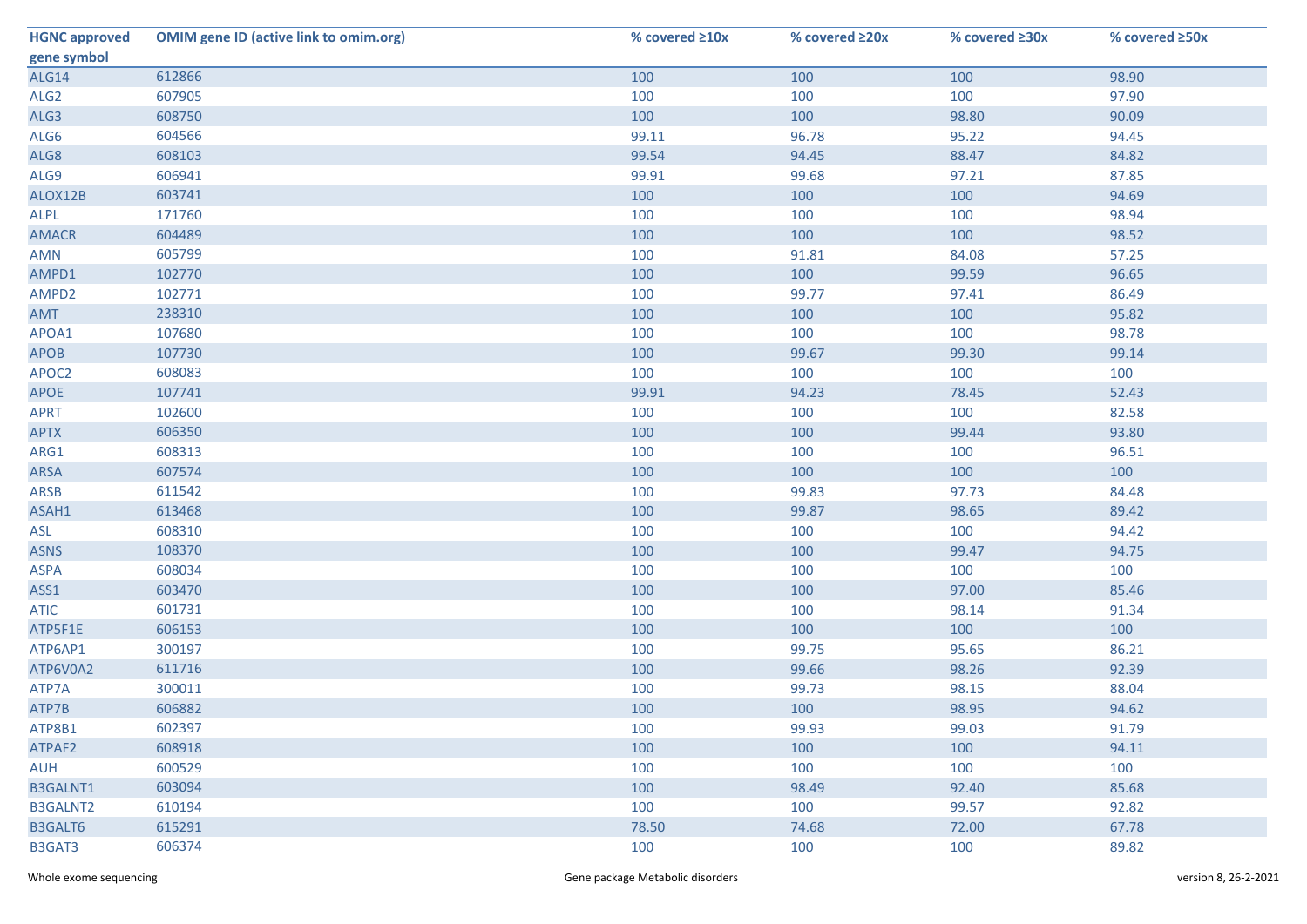| <b>HGNC approved</b> | <b>OMIM gene ID (active link to omim.org)</b> | % covered ≥10x | % covered ≥20x | % covered ≥30x | % covered ≥50x |
|----------------------|-----------------------------------------------|----------------|----------------|----------------|----------------|
| gene symbol          |                                               |                |                |                |                |
| <b>B3GLCT</b>        | 610308                                        | 100            | 96.24          | 94.98          | 91.64          |
| B4GALNT1             | 601873                                        | 100            | 97.19          | 94.52          | 86.71          |
| B4GALT1              | 137060                                        | 100            | 100            | 98.55          | 80.33          |
| B4GALT7              | 604327                                        | 99.95          | 93.64          | 93.28          | 84.20          |
| <b>BAAT</b>          | 602938                                        | 100            | 100            | 97.95          | 94.71          |
| <b>BCKDHA</b>        | 608348                                        | 100            | 98.91          | 95.61          | 88.71          |
| <b>BCKDHB</b>        | 248611                                        | 100            | 100            | 100            | 99.56          |
| <b>BCKDK</b>         | 614901                                        | 100            | 100            | 98.15          | 92.03          |
| BCO1                 | 605748                                        | 100            | 100            | 100            | 97.39          |
| BCS1L                | 603647                                        | 100            | 100            | 100            | 100            |
| <b>BHMT</b>          | 602888                                        | 100            | 98.08          | 94.59          | 82.00          |
| <b>BLVRA</b>         | 109750                                        | 100            | 100            | 100            | 99.42          |
| BMP2                 | 112261                                        | 100            | 99.67          | 99.19          | 97.88          |
| BOLA3                | 613183                                        | 100            | 100            | 94.26          | 81.55          |
| <b>BPGM</b>          | 613896                                        | 100            | 100            | 100            | 99.27          |
| <b>BTD</b>           | 609019                                        | 100            | 100            | 100            | 100            |
| C1GALT1C1            | 300611                                        | 100            | 100            | 100            | 100            |
| CA5A                 | 114761                                        | 100            | 100            | 98.63          | 91.61          |
| <b>CAD</b>           | 114010                                        | 100            | 100            | 99.78          | 95.87          |
| CANT1                | 613165                                        | 100            | 100            | 100            | 98.85          |
| <b>CAT</b>           | 115500                                        | 100            | 100            | 100            | 100            |
| <b>CBLIF</b>         | 609342                                        | 100            | 100            | 99.72          | 93.92          |
| <b>CBS</b>           | 613381                                        | 100            | 100            | 100            | 100            |
| CCDC115              | 613734                                        | 100            | 100            | 99.30          | 88.05          |
| CD320                | 606475                                        | 100            | 100            | 97.46          | 77.38          |
| <b>CEL</b>           | 114840                                        | 94.35          | 90.50          | 85.05          | 73.62          |
| <b>CERKL</b>         | 608381                                        | 100            | 100            | 99.26          | 95.29          |
| CERS3                | 615276                                        | 100            | 100            | 100            | 96.97          |
| <b>CETP</b>          | 118470                                        | 100            | 100            | 97.33          | 85.77          |
| <b>CHKB</b>          | 612395                                        | 100            | 100            | 100            | 98.29          |
| CHST14               | 608429                                        | 99.48          | 96.08          | 93.68          | 90.29          |
| CHST3                | 603799                                        | 100            | 100            | 100            | 97.12          |
| CHST6                | 605294                                        | 100            | 100            | 100            | 100            |
| CHSY1                | 608183                                        | 94.28          | 93.55          | 92.76          | 90.21          |
| <b>CIC</b>           | 612082                                        | 100            | 100            | 98.43          | 87.25          |
| CLDN16               | 603959                                        | 100            | 100            | 100            | 98.87          |
| CLDN19               | 610036                                        | 100            | 100            | 100            | 92.94          |
| CLN <sub>3</sub>     | 607042                                        | 100            | 97.89          | 91.51          | 85.56          |
| CLN5                 | 608102                                        | 93.14          | 93.14          | 85.77          | 65.20          |
| CLN <sub>6</sub>     | 606725                                        | 100            | 100            | 100            | 96.27          |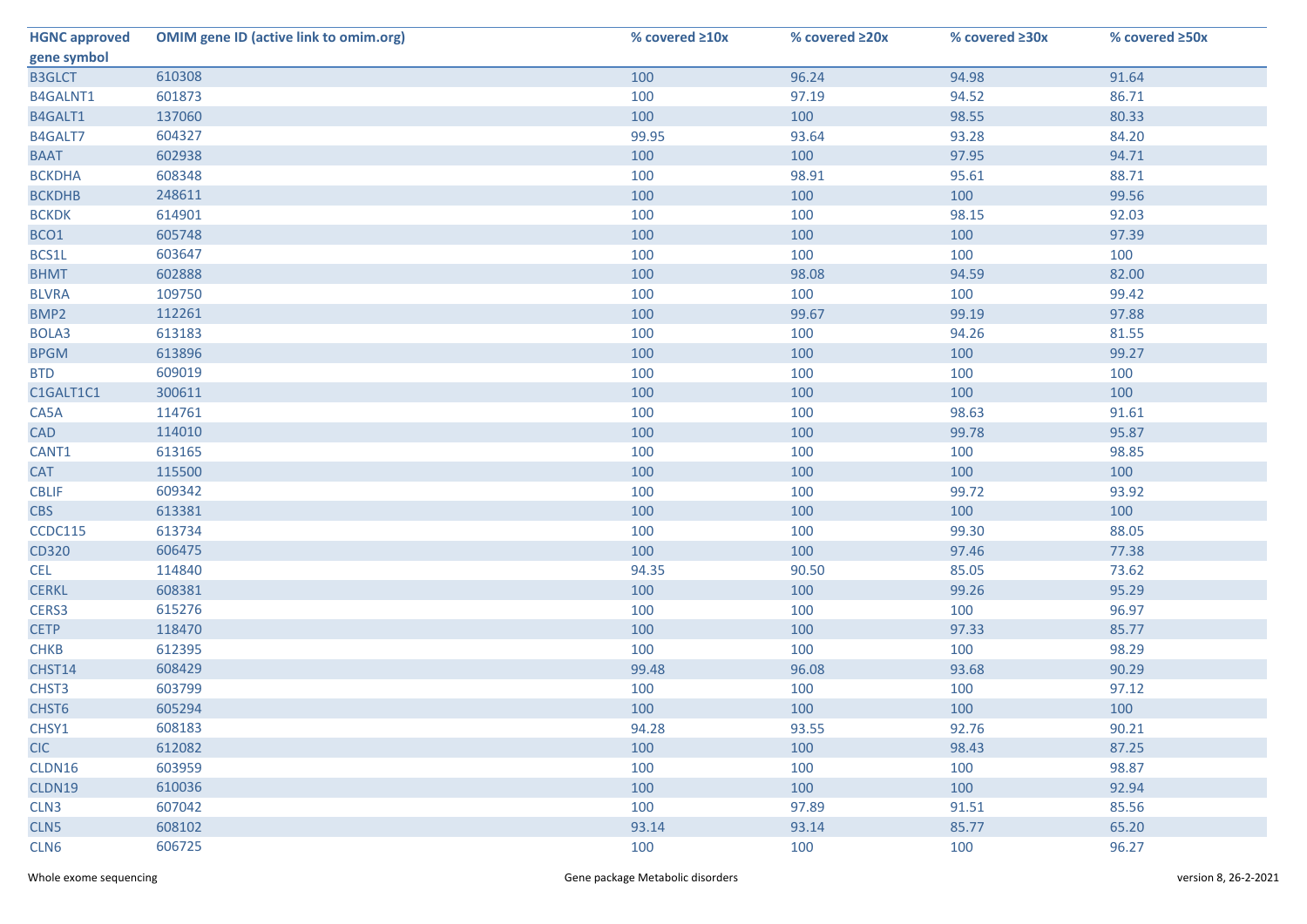| <b>HGNC approved</b> | <b>OMIM gene ID (active link to omim.org)</b> | % covered ≥10x | % covered ≥20x | % covered ≥30x | % covered ≥50x |
|----------------------|-----------------------------------------------|----------------|----------------|----------------|----------------|
| gene symbol          |                                               |                |                |                |                |
| CLN8                 | 607837                                        | 100            | 100            | 100            | 99.67          |
| CLPB                 | 616254                                        | 100            | 100            | 100            | 98.07          |
| <b>CLPS</b>          | 120105                                        | 100            | 100            | 100            | 93.43          |
| <b>CLPX</b>          | 615611                                        | 100            | 100            | 99.93          | 95.46          |
| CNDP1                | 609064                                        | 100            | 100            | 98.21          | 86.97          |
| CNNM <sub>2</sub>    | 607803                                        | 100            | 100            | 99.34          | 90.59          |
| COG1                 | 606973                                        | 100            | 100            | 99.80          | 95.47          |
| COG <sub>2</sub>     | 606974                                        | 100            | 99.61          | 95.98          | 85.18          |
| COG4                 | 606976                                        | 100            | 100            | 99.85          | 96.96          |
| COG5                 | 606821                                        | 99.47          | 96.32          | 94.75          | 90.02          |
| COG6                 | 606977                                        | 100            | 100            | 99.53          | 92.92          |
| COG7                 | 606978                                        | 100            | 100            | 100            | 97.91          |
| COG8                 | 606979                                        | 100            | 99.20          | 97.08          | 93.08          |
| COQ <sub>2</sub>     | 609825                                        | 100            | 99.47          | 93.83          | 74.02          |
| COQ8A                | 606980                                        | 100            | 100            | 100            | 95.72          |
| <b>COX10</b>         | 602125                                        | 100            | 100            | 99.59          | 96.26          |
| <b>COX15</b>         | 603646                                        | 100            | 100            | 97.36          | 90.10          |
| COX6B1               | 124089                                        | 100            | 100            | 100            | 89.31          |
| CP                   | 117700                                        | 99.05          | 99.05          | 99.05          | 98.28          |
| <b>CPOX</b>          | 612732                                        | 100            | 100            | 97.80          | 81.36          |
| CPS1                 | 608307                                        | 99.28          | 99.28          | 99.28          | 98.64          |
| CPT1A                | 600528                                        | 100            | 100            | 100            | 96.58          |
| CPT2                 | 600650                                        | 100            | 100            | 99.08          | 96.22          |
| <b>CRPPA</b>         | 614631                                        | 100            | 97.30          | 94.46          | 82.16          |
| CRTC1                | 607536                                        | 100            | 99             | 94.80          | 77.02          |
| <b>CTH</b>           | 607657                                        | 100            | 100            | 98.49          | 95.05          |
| <b>CTNS</b>          | 606272                                        | 100            | 95.95          | 88.63          | 82.39          |
| <b>CTSA</b>          | 613111                                        | 100            | 99.89          | 99.16          | 90.94          |
| <b>CTSC</b>          | 602365                                        | 100            | 100            | 100            | 100            |
| <b>CTSD</b>          | 116840                                        | 99.86          | 93.79          | 93.64          | 88.98          |
| <b>CTSK</b>          | 601105                                        | 100            | 100            | 100            | 98.27          |
| <b>CUBN</b>          | 602997                                        | 100            | 100            | 99.51          | 96.24          |
| CYB5R3               | 613213                                        | 100            | 99.70          | 95.22          | 79.43          |
| CYP27A1              | 606530                                        | 100            | 100            | 100            | 100            |
| <b>CYP27B1</b>       | 609506                                        | 100            | 100            | 99.82          | 89.44          |
| CYP7A1               | 118455                                        | 100            | 100            | 100            | 100            |
| CYP7B1               | 603711                                        | 100            | 98.99          | 92.55          | 91.30          |
| D2HGDH               | 609186                                        | 100            | 99.83          | 97.73          | 93.49          |
| DARS <sub>2</sub>    | 610956                                        | 100            | 100            | 99.36          | 95.52          |
| <b>DBH</b>           | 609312                                        | 100            | 99.55          | 98.37          | 92.54          |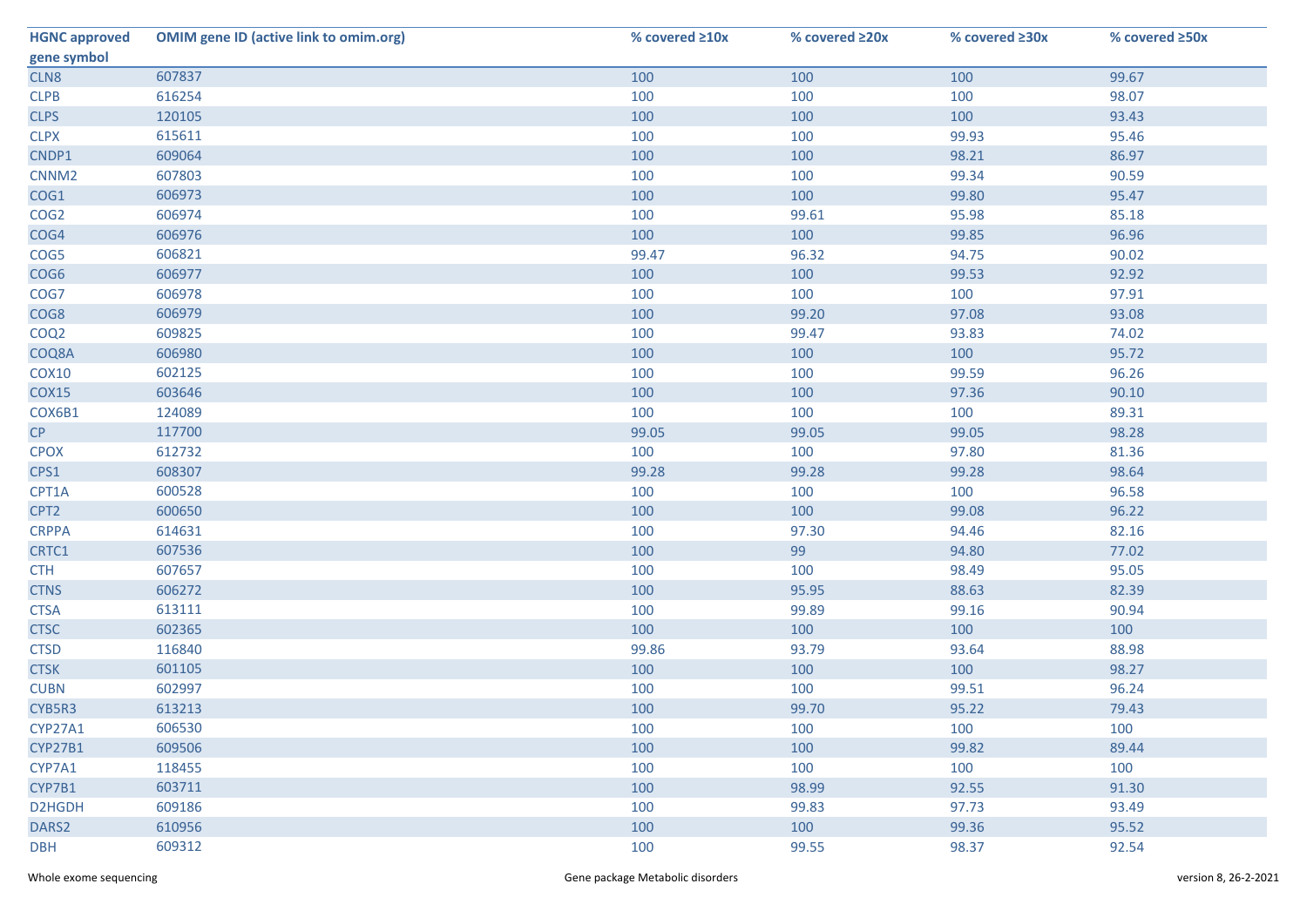| <b>HGNC approved</b> | <b>OMIM gene ID (active link to omim.org)</b> | % covered ≥10x | % covered ≥20x | % covered ≥30x | % covered ≥50x |
|----------------------|-----------------------------------------------|----------------|----------------|----------------|----------------|
| gene symbol          |                                               |                |                |                |                |
| <b>DBT</b>           | 248610                                        | 100            | 99.94          | 98.65          | 92.80          |
| <b>DCXR</b>          | 608347                                        | 100            | 100            | 100            | 91.54          |
| <b>DDC</b>           | 107930                                        | 100            | 98.76          | 92.47          | 78.85          |
| DDHD1                | 614603                                        | 99.81          | 97.85          | 95.57          | 92.94          |
| <b>DDOST</b>         | 602202                                        | 100            | 100            | 100            | 97.01          |
| DGAT1                | 604900                                        | 95.59          | 90.52          | 87.80          | 86.72          |
| <b>DGKE</b>          | 601440                                        | 100            | 100            | 98.10          | 86.60          |
| <b>DGUOK</b>         | 601465                                        | 100            | 100            | 100            | 97.73          |
| DHCR24               | 606418                                        | 100            | 100            | 100            | 96.21          |
| DHCR7                | 602858                                        | 100            | 100            | 98.66          | 92.36          |
| <b>DHDDS</b>         | 608172                                        | 100            | 100            | 99.17          | 91.25          |
| <b>DHFR</b>          | 126060                                        | 100            | 100            | 98.31          | 83.92          |
| <b>DHODH</b>         | 126064                                        | 100            | 100            | 98.79          | 86.81          |
| DHTKD1               | 614984                                        | 100            | 99.97          | 98.93          | 95.03          |
| <b>DLAT</b>          | 608770                                        | 100            | 99.55          | 97.95          | 92.41          |
| <b>DLD</b>           | 238331                                        | 100            | 100            | 99.97          | 94.83          |
| <b>DLST</b>          | 126063                                        | 100            | 100            | 98.51          | 84.25          |
| <b>DMGDH</b>         | 605849                                        | 100            | 99.31          | 97.77          | 94.29          |
| DNAJC12              | 606060                                        | 100            | 100            | 100            | 96.25          |
| DNAJC19              | 608977                                        | 100            | 100            | 100            | 98.29          |
| DNAJC5               | 611203                                        | 100            | 100            | 100            | 81.90          |
| DNM1L                | 603850                                        | 100            | 99.48          | 97.99          | 87.08          |
| DNMT1                | 126375                                        | 100            | 99.55          | 97.62          | 91.57          |
| <b>DOLK</b>          | 610746                                        | 100            | 100            | 100            | 100            |
| DPAGT1               | 191350                                        | 100            | 100            | 100            | 93.70          |
| DPEP1                | 179780                                        | 100            | 100            | 99.02          | 91.80          |
| DPM1                 | 603503                                        | 100            | 100            | 100            | 97.03          |
| DPM <sub>2</sub>     | 603564                                        | 100            | 100            | 100            | 82.98          |
| DPM3                 | 605951                                        | 100            | 100            | 100            | 90.80          |
| <b>DPYD</b>          | 612779                                        | 100            | 100            | 100            | 98.12          |
| <b>DPYS</b>          | 613326                                        | 100            | 100            | 98.91          | 95.88          |
| <b>EBP</b>           | 300205                                        | 100            | 100            | 100            | 97.34          |
| ECHS1                | 602292                                        | 100            | 100            | 94.03          | 89.51          |
| <b>EGF</b>           | 131530                                        | 100            | 99.76          | 98.54          | 91.82          |
| ELOVL4               | 605512                                        | 100            | 100            | 98.49          | 92.33          |
| ENO <sub>3</sub>     | 131370                                        | 100            | 100            | 100            | 96.35          |
| <b>EOGT</b>          | 614789                                        | 100            | 100            | 99.60          | 96.97          |
| EPG5                 | 615068                                        | 100            | 99.62          | 98.57          | 93.31          |
| EPHX1                | 132810                                        | 100            | 98.72          | 96.69          | 86.89          |
| EPHX2                | 132811                                        | 100            | 100            | 98.19          | 91.98          |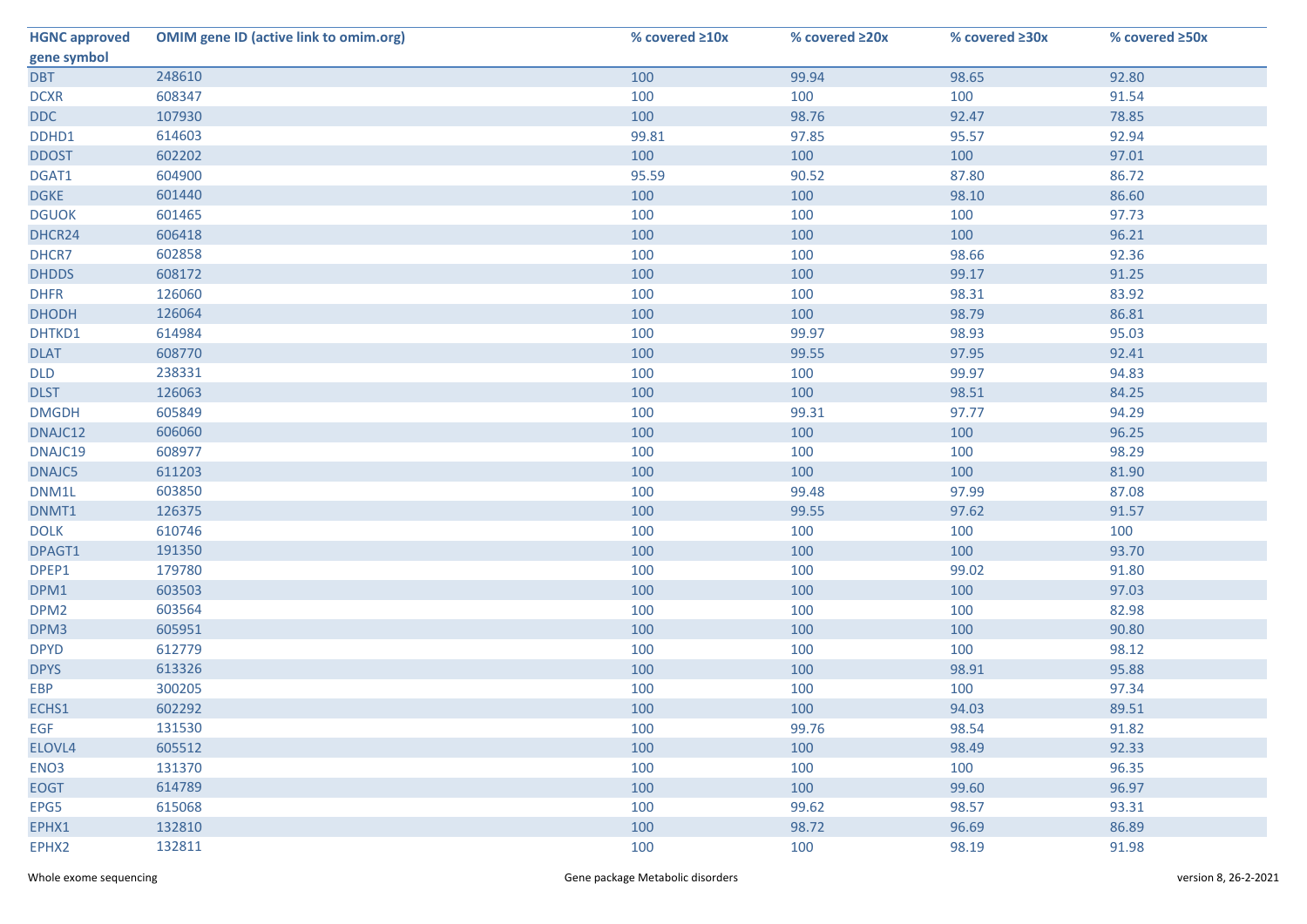| <b>HGNC approved</b> | <b>OMIM gene ID (active link to omim.org)</b> | % covered ≥10x | % covered ≥20x | % covered ≥30x | % covered ≥50x |
|----------------------|-----------------------------------------------|----------------|----------------|----------------|----------------|
| gene symbol          |                                               |                |                |                |                |
| EPM2A                | 607566                                        | 84.79          | 81.07          | 79.15          | 75.78          |
| <b>ETFA</b>          | 608053                                        | 100            | 100            | 100            | 96.81          |
| <b>ETFB</b>          | 130410                                        | 100            | 100            | 96.38          | 73.16          |
| <b>ETFDH</b>         | 231675                                        | 100            | 97.77          | 97.44          | 94.39          |
| ETHE1                | 608451                                        | 100            | 96.62          | 89.91          | 85.70          |
| EXT1                 | 608177                                        | 100            | 100            | 100            | 97.60          |
| EXT <sub>2</sub>     | 608210                                        | 100            | 100            | 100            | 98.86          |
| FA2H                 | 611026                                        | 100            | 94.15          | 83.56          | 67.28          |
| <b>FAH</b>           | 613871                                        | 100            | 100            | 100            | 98.99          |
| FASTKD2              | 612322                                        | 100            | 100            | 100            | 99.91          |
| FBP1                 | 611570                                        | 100            | 100            | 100            | 100            |
| <b>FECH</b>          | 612386                                        | 100            | 100            | 99.27          | 95.09          |
| FGFR2                | 176943                                        | 100            | 100            | 99.54          | 97.18          |
| FH.                  | 136850                                        | 100            | 96.01          | 93.53          | 91.21          |
| <b>FKRP</b>          | 606596                                        | 100            | 100            | 100            | 97.31          |
| <b>FKTN</b>          | 607440                                        | 100            | 100            | 99.39          | 91.81          |
| FLAD1                | 610595                                        | 100            | 100            | 100            | 100            |
| FMO <sub>3</sub>     | 136132                                        | 100            | 100            | 100            | 99.54          |
| FOLR1                | 136430                                        | 100            | 100            | 100            | 98.88          |
| FOXRED1              | 613622                                        | 100            | 100            | 100            | 99.08          |
| <b>FTCD</b>          | 606806                                        | 98.69          | 93.11          | 92.56          | 90.43          |
| FUCA1                | 612280                                        | 100            | 100            | 100            | 98.59          |
| FUT2                 | 182100                                        | 100            | 100            | 100            | 100            |
| FXYD2                | 601814                                        | 100            | 100            | 100            | 100            |
| G6PC                 | 613742                                        | 100            | 100            | 100            | 100            |
| G6PC3                | 611045                                        | 100            | 93.28          | 85.47          | 65.26          |
| G6PD                 | 305900                                        | 100            | 100            | 100            | 94.62          |
| <b>GAA</b>           | 606800                                        | 100            | 100            | 99.18          | 90.99          |
| GAD1                 | 605363                                        | 100            | 100            | 100            | 100            |
| <b>GALC</b>          | 606890                                        | 99.96          | 99.96          | 99.54          | 92.36          |
| <b>GALE</b>          | 606953                                        | 100            | 100            | 99.60          | 91.80          |
| GALK1                | 604313                                        | 100            | 100            | 100            | 93.94          |
| <b>GALNS</b>         | 612222                                        | 100            | 100            | 98.31          | 83.58          |
| GALNT3               | 601756                                        | 100            | 100            | 100            | 97.45          |
| <b>GALT</b>          | 606999                                        | 100            | 100            | 100            | 95.93          |
| <b>GAMT</b>          | 601240                                        | 100            | 95.42          | 85.45          | 77.84          |
| <b>GANAB</b>         | 104160                                        | 100            | 100            | 100            | 97.22          |
| <b>GART</b>          | 138440                                        | 100            | 100            | 99.62          | 96.91          |
| <b>GATM</b>          | 602360                                        | 100            | 100            | 100            | 97.45          |
| <b>GBA</b>           | 606463                                        | 100            | 100            | 100            | 98.63          |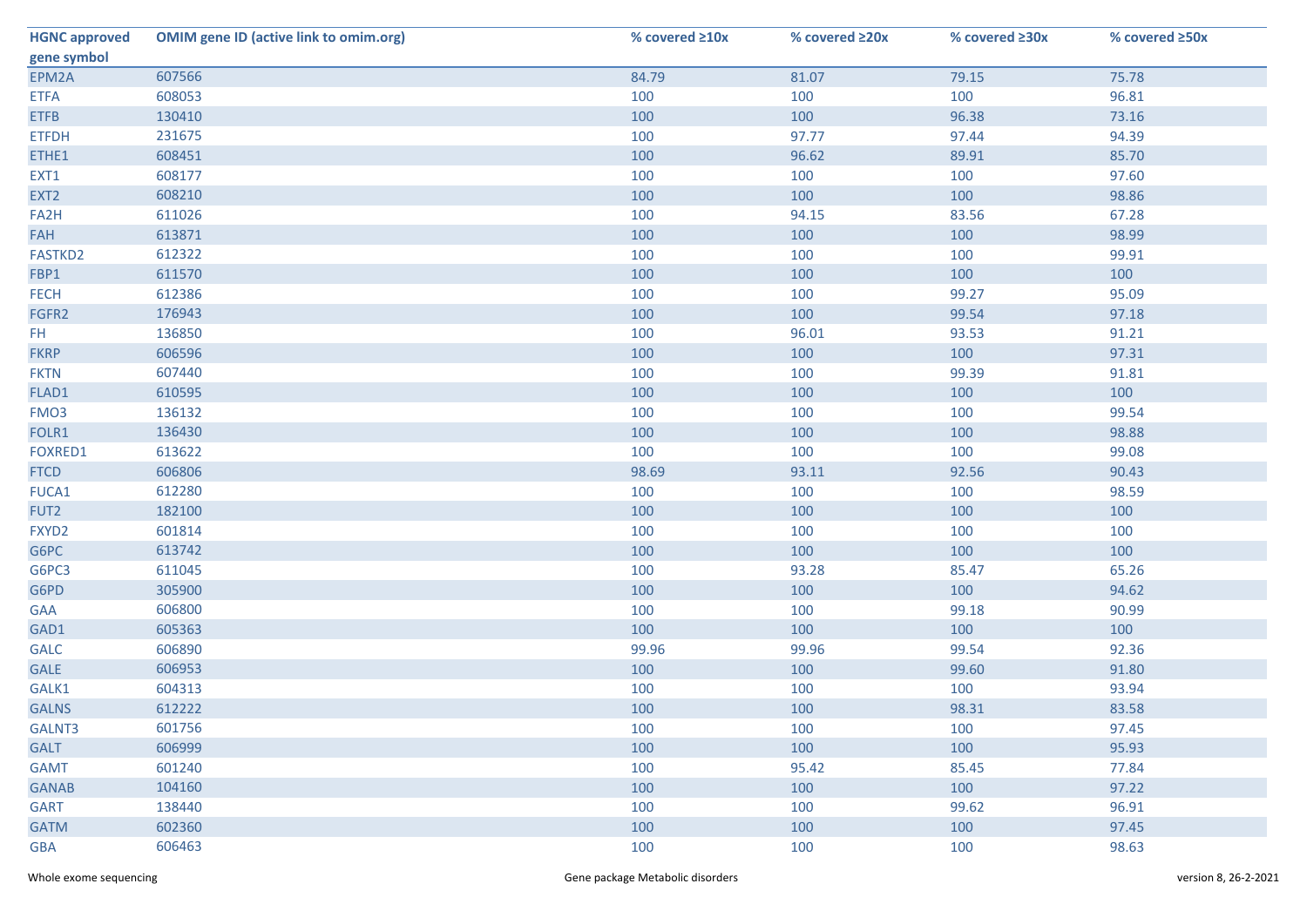| <b>HGNC approved</b> | <b>OMIM gene ID (active link to omim.org)</b> | % covered ≥10x | % covered ≥20x | % covered ≥30x | % covered ≥50x |
|----------------------|-----------------------------------------------|----------------|----------------|----------------|----------------|
| gene symbol          |                                               |                |                |                |                |
| GBA2                 | 609471                                        | 100            | 100            | 98.99          | 97.18          |
| GBE1                 | 607839                                        | 100            | 100            | 99.96          | 96.76          |
| <b>GCDH</b>          | 608801                                        | 100            | 100            | 99.22          | 93.55          |
| GCH1                 | 600225                                        | 94.02          | 94.02          | 94.02          | 91.15          |
| <b>GCK</b>           | 138079                                        | 100            | 100            | 100            | 89.88          |
| <b>GCLC</b>          | 606857                                        | 100            | 100            | 99.82          | 97.11          |
| <b>GCSH</b>          | 238330                                        | 95.40          | 73.67          | 72.86          | 65.51          |
| GFM1                 | 606639                                        | 100            | 100            | 98.96          | 93.31          |
| GFPT1                | 138292                                        | 100            | 100            | 100            | 98.68          |
| GGT1                 | 612346                                        | 94.45          | 78.66          | 67.46          | 52.36          |
| <b>GK</b>            | 300474                                        | 98.45          | 88.29          | 81.09          | 62.90          |
| GLA                  | 300644                                        | 100            | 100            | 99.72          | 95.09          |
| GLB1                 | 611458                                        | 100            | 100            | 99.78          | 97.42          |
| <b>GLDC</b>          | 238300                                        | 100            | 100            | 99.47          | 95.06          |
| GLRA1                | 138491                                        | 100            | 100            | 99.55          | 96.62          |
| GLRX5                | 609588                                        | 100            | 80.04          | 66.14          | 42.07          |
| GLUD1                | 138130                                        | 100            | 100            | 98.60          | 93.56          |
| <b>GLUL</b>          | 138290                                        | 100            | 100            | 100            | 97.42          |
| <b>GLYCTK</b>        | 610516                                        | 100            | 100            | 100            | 95.60          |
| GM2A                 | 613109                                        | 100            | 100            | 100            | 99.85          |
| <b>GMPPA</b>         | 615495                                        | 100            | 100            | 99.43          | 89.77          |
| <b>GMPPB</b>         | 615320                                        | 100            | 100            | 100            | 99.17          |
| <b>GNE</b>           | 603824                                        | 100            | 100            | 100            | 99.02          |
| <b>GNMT</b>          | 606628                                        | 100            | 100            | 99.79          | 97.94          |
| <b>GNPAT</b>         | 602744                                        | 100            | 100            | 98.71          | 94.62          |
| <b>GNPTAB</b>        | 607840                                        | 100            | 99.92          | 99.10          | 96.36          |
| <b>GNPTG</b>         | 607838                                        | 100            | 97.22          | 94.10          | 93.66          |
| <b>GNS</b>           | 607664                                        | 100            | 97.75          | 95.87          | 90.42          |
| GPD1                 | 138420                                        | 100            | 100            | 100            | 93.50          |
| <b>GPHN</b>          | 603930                                        | 100            | 100            | 99.02          | 94.29          |
| <b>GPI</b>           | 172400                                        | 100            | 100            | 100            | 95.60          |
| GPX1                 | 138320                                        | 100            | 100            | 100            | 99.08          |
| <b>GRHPR</b>         | 604296                                        | 100            | 100            | 96.43          | 86.98          |
| GSS                  | 601002                                        | 100            | 100            | 99.10          | 91.85          |
| GSTZ1                | 603758                                        | 100            | 100            | 100            | 99.40          |
| <b>GUSB</b>          | 611499                                        | 100            | 100            | 100            | 96.42          |
| GYG1                 | 603942                                        | 100            | 100            | 100            | 96.92          |
| GYS1                 | 138570                                        | 100            | 100            | 100            | 96.07          |
| GYS2                 | 138571                                        | 100            | 98.91          | 98.02          | 96.50          |
| <b>HADH</b>          | 601609                                        | 100            | 100            | 100            | 97.53          |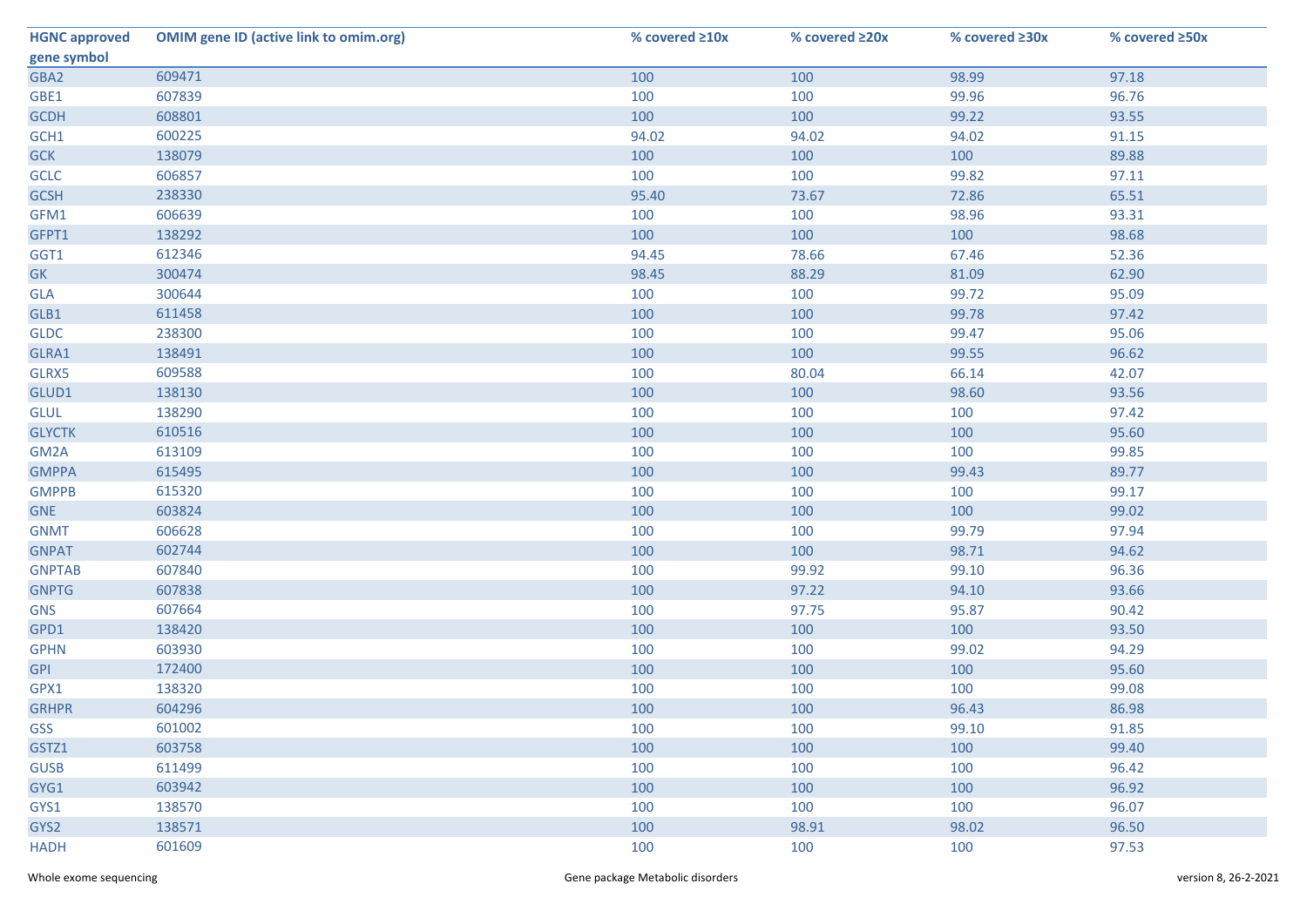| <b>HGNC approved</b> | <b>OMIM gene ID (active link to omim.org)</b> | % covered ≥10x | % covered ≥20x | % covered ≥30x | % covered ≥50x |
|----------------------|-----------------------------------------------|----------------|----------------|----------------|----------------|
| gene symbol          |                                               |                |                |                |                |
| <b>HADHA</b>         | 600890                                        | 100            | 100            | 97.32          | 96.17          |
| <b>HADHB</b>         | 143450                                        | 98.90          | 97.21          | 96.23          | 94.02          |
| <b>HAL</b>           | 609457                                        | 100            | 100            | 99.70          | 94.45          |
| <b>HAMP</b>          | 606464                                        | 100            | 100            | 91.19          | 51.44          |
| HCFC1                | 300019                                        | 100            | 100            | 99.75          | 96.60          |
| <b>HEXA</b>          | 606869                                        | 100            | 100            | 100            | 96.18          |
| <b>HEXB</b>          | 606873                                        | 99.00          | 95.92          | 92.79          | 85.27          |
| <b>HFE</b>           | 613609                                        | 100            | 100            | 100            | 95.68          |
| <b>HGD</b>           | 607474                                        | 100            | 100            | 100            | 98.82          |
| <b>HGSNAT</b>        | 610453                                        | 94.18          | 93.19          | 91.08          | 81.62          |
| <b>HIBCH</b>         | 610690                                        | 100            | 100            | 96.63          | 93.60          |
| HK1                  | 142600                                        | 100            | 99.77          | 98.37          | 91.28          |
| <b>HLCS</b>          | 609018                                        | 86.97          | 86.97          | 86.97          | 86.25          |
| <b>HMBS</b>          | 609806                                        | 100            | 100            | 100            | 95.96          |
| <b>HMGCL</b>         | 613898                                        | 100            | 100            | 100            | 100            |
| HMGCS2               | 600234                                        | 100            | 99.41          | 98.15          | 92.90          |
| HMOX1                | 141250                                        | 100            | 100            | 98.34          | 89.52          |
| HOGA1                | 613597                                        | 100            | 100            | 99.73          | 90.04          |
| <b>HPD</b>           | 609695                                        | 100            | 100            | 100            | 96.57          |
| HPRT1                | 308000                                        | 95.44          | 92.33          | 85.67          | 71.16          |
| HPS1                 | 604982                                        | 100            | 100            | 99.63          | 88.78          |
| HS6ST1               | 604846                                        | 100            | 100            | 100            | 91.01          |
| <b>HSD11B1</b>       | 600713                                        | 100            | 100            | 98.95          | 90.01          |
| <b>HSD11B2</b>       | 614232                                        | 88.48          | 78.33          | 77.87          | 75.59          |
| <b>HSD17B10</b>      | 300256                                        | 100            | 100            | 100            | 97.29          |
| <b>HSD17B4</b>       | 601860                                        | 98.96          | 97.05          | 94.86          | 87.75          |
| HSD3B2               | 613890                                        | 100            | 100            | 100            | 100            |
| HSD3B7               | 607764                                        | 100            | 100            | 100            | 92.51          |
| HYAL1                | 607071                                        | 100            | 100            | 99.08          | 87.97          |
| IBA57                | 615316                                        | 100            | 100            | 100            | 100            |
| IDH <sub>2</sub>     | 147650                                        | 100            | 97.14          | 91.43          | 90.64          |
| IDH3B                | 604526                                        | 100            | 100            | 100            | 97.82          |
| <b>IDS</b>           | 300823                                        | 100            | 99.07          | 94.84          | 84.56          |
| <b>IDUA</b>          | 252800                                        | 98.66          | 89.77          | 84.08          | 70.92          |
| <b>IMPAD1</b>        | 614010                                        | 100            | 100            | 100            | 97.71          |
| IMPDH1               | 146690                                        | 100            | 98.78          | 93.75          | 87.90          |
| INPPL1               | 600829                                        | 98.64          | 95.34          | 94.44          | 85.87          |
| <b>ISCU</b>          | 611911                                        | 100            | 100            | 100            | 95.09          |
| <b>ITPA</b>          | 147520                                        | 100            | 100            | 100            | 90.43          |
| <b>IVD</b>           | 607036                                        | 100            | 100            | 100            | 95.96          |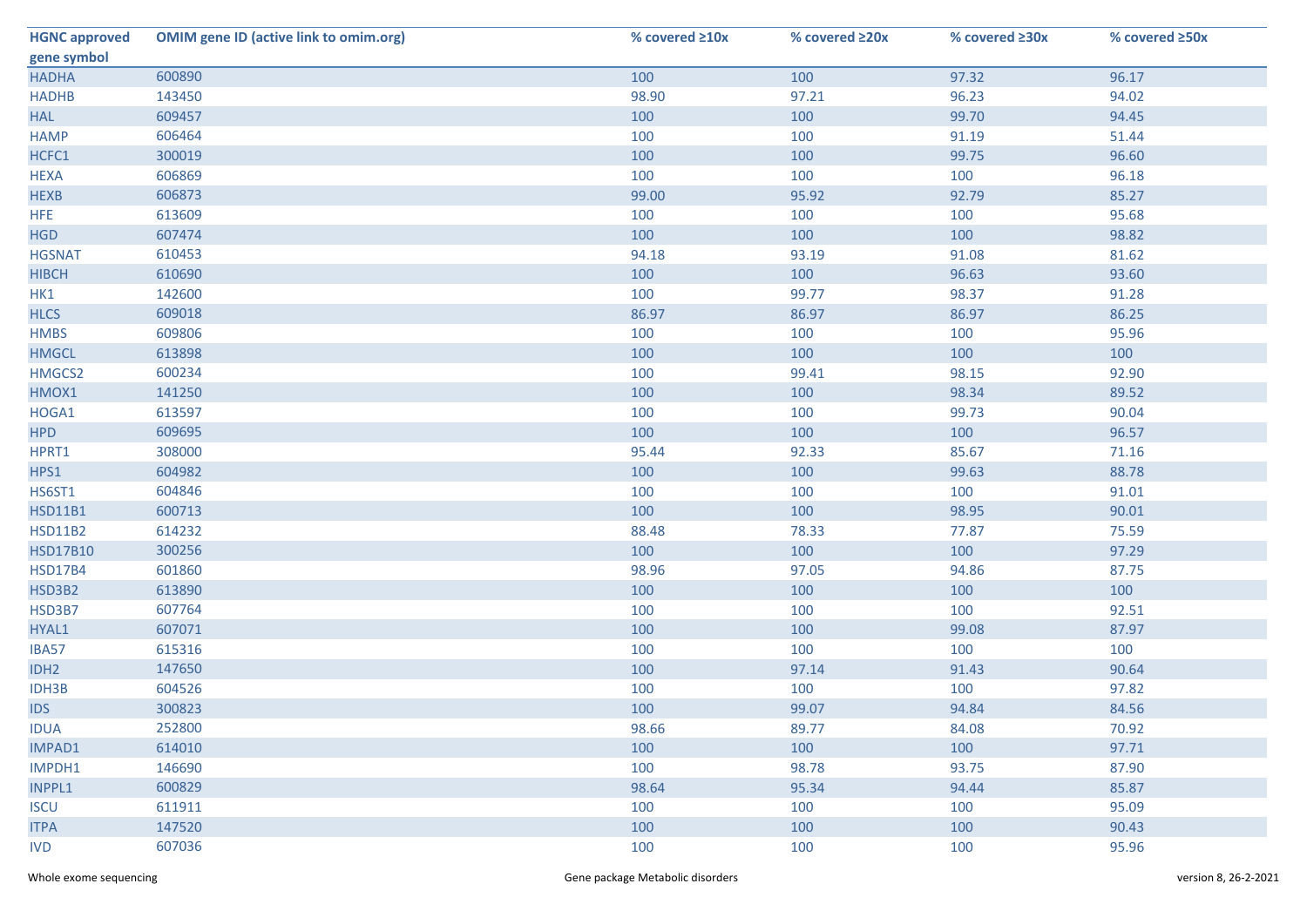| <b>HGNC approved</b> | <b>OMIM gene ID (active link to omim.org)</b> | % covered ≥10x | % covered ≥20x | % covered ≥30x | % covered ≥50x |
|----------------------|-----------------------------------------------|----------------|----------------|----------------|----------------|
| gene symbol          |                                               |                |                |                |                |
| <b>KHK</b>           | 614058                                        | 100            | 100            | 99.95          | 91.75          |
| <b>KYNU</b>          | 605197                                        | 100            | 100            | 100            | 98.13          |
| L2HGDH               | 609584                                        | 100            | 100            | 96.57          | 86.00          |
| LAMP <sub>2</sub>    | 309060                                        | 100            | 99.96          | 94.83          | 71.09          |
| LARGE1               | 603590                                        | 100            | 100            | 98.94          | 95.21          |
| LBR                  | 600024                                        | 100            | 100            | 97.36          | 90.52          |
| <b>LCAT</b>          | 606967                                        | 100            | 100            | 97.26          | 87.92          |
| <b>LCT</b>           | 603202                                        | 100            | 100            | 99.55          | 98.08          |
| LDHA                 | 150000                                        | 100            | 100            | 100            | 100            |
| <b>LDLR</b>          | 606945                                        | 100            | 100            | 100            | 98.11          |
| <b>LFNG</b>          | 602576                                        | 100            | 100            | 100            | 89.62          |
| <b>LIPA</b>          | 613497                                        | 100            | 100            | 100            | 100            |
| <b>LIPC</b>          | 151670                                        | 100            | 100            | 99.49          | 93.68          |
| <b>LIPI</b>          | 609252                                        | 100            | 100            | 98.69          | 87.34          |
| LMBRD1               | 612625                                        | 99.54          | 93.56          | 90.77          | 81.83          |
| LPIN1                | 605518                                        | 100            | 99.09          | 97.41          | 90.43          |
| LPIN2                | 605519                                        | 100            | 100            | 99.77          | 97.16          |
| LPL                  | 609708                                        | 100            | 100            | 99.78          | 97.07          |
| LRP2                 | 600073                                        | 100            | 99.68          | 98.88          | 96.41          |
| <b>LRPPRC</b>        | 607544                                        | 99.94          | 98.73          | 97.72          | 93.88          |
| LTC4S                | 246530                                        | 99.82          | 85.73          | 70.64          | 48.27          |
| <b>LYST</b>          | 606897                                        | 100.00         | 99.81          | 98.90          | 94.04          |
| MAN1B1               | 604346                                        | 100            | 100            | 99.92          | 96.37          |
| MAN2B1               | 609458                                        | 100            | 99.81          | 96.81          | 85.87          |
| <b>MANBA</b>         | 609489                                        | 100            | 99.97          | 99.66          | 97.72          |
| <b>MAOA</b>          | 309850                                        | 100            | 100            | 99.79          | 89.85          |
| MAT1A                | 610550                                        | 100            | 100            | 100            | 100            |
| MAT2A                | 601468                                        | 100            | 100            | 100            | 100            |
| MCCC1                | 609010                                        | 100            | 100            | 99.59          | 93.91          |
| MCCC <sub>2</sub>    | 609014                                        | 100            | 99.38          | 96.80          | 89.21          |
| <b>MCEE</b>          | 608419                                        | 100            | 100            | 100            | 100            |
| MCOLN1               | 605248                                        | 100            | 99.95          | 97.90          | 89.36          |
| MFSD8                | 611124                                        | 100            | 100            | 98.86          | 96.20          |
| MGAT2                | 602616                                        | 100            | 100            | 100            | 100            |
| <b>MLYCD</b>         | 606761                                        | 98.70          | 92.53          | 84.10          | 70.39          |
| <b>MMAA</b>          | 607481                                        | 100            | 100            | 98.91          | 93.45          |
| <b>MMAB</b>          | 607568                                        | 100            | 100            | 100            | 92.85          |
| <b>MMACHC</b>        | 609831                                        | 100            | 100            | 100            | 95.84          |
| <b>MMADHC</b>        | 611935                                        | 100            | 100            | 99.90          | 88.42          |
| <b>MMUT</b>          | 609058                                        | 100            | 100            | 100            | 98.03          |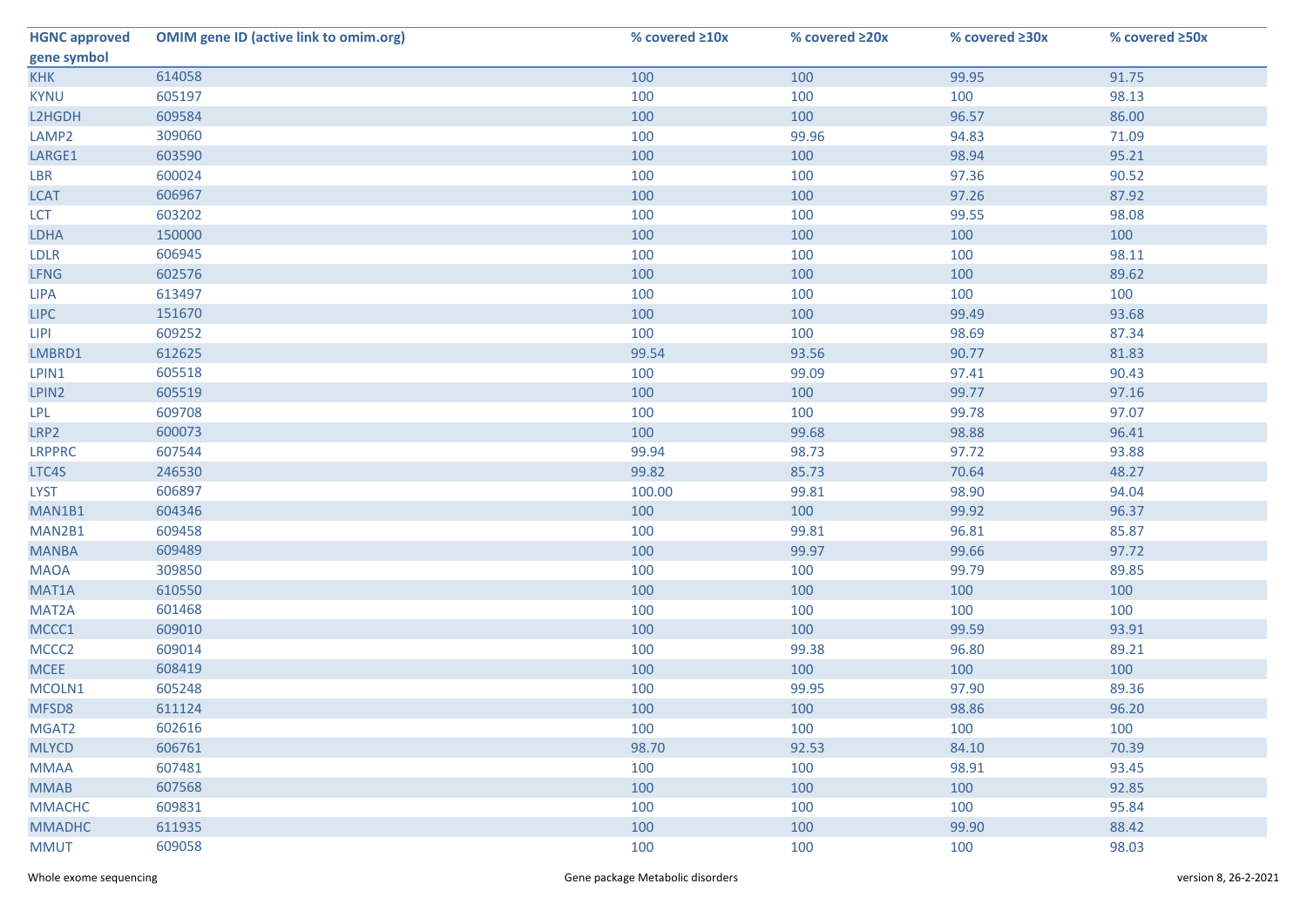| <b>HGNC approved</b> | <b>OMIM gene ID (active link to omim.org)</b> | % covered ≥10x | % covered ≥20x | % covered ≥30x | % covered ≥50x |
|----------------------|-----------------------------------------------|----------------|----------------|----------------|----------------|
| gene symbol          |                                               |                |                |                |                |
| <b>MOCOS</b>         | 613274                                        | 100            | 99.85          | 97.72          | 92.97          |
| MOCS1                | 603707                                        | 100            | 99.93          | 96.45          | 92.50          |
| MOCS2                | 603708                                        | 100            | 100            | 100            | 100            |
| MOCS3                | 609277                                        | 100            | 100            | 100            | 100            |
| <b>MOGS</b>          | 601336                                        | 100            | 100            | 99.90          | 97.07          |
| MPDU1                | 604041                                        | 100            | 100            | 100            | 88.93          |
| <b>MPI</b>           | 154550                                        | 100            | 100            | 100            | 99.16          |
| <b>MPV17</b>         | 137960                                        | 100            | 100            | 99.85          | 88.77          |
| MRPS16               | 609204                                        | 100            | 100            | 100            | 91.93          |
| MRPS22               | 605810                                        | 100            | 100            | 98.47          | 85.36          |
| MSMO1                | 607545                                        | 100            | 100            | 100            | 99.13          |
| MTHFD1               | 172460                                        | 100            | 100            | 99.48          | 94.30          |
| <b>MTHFR</b>         | 607093                                        | 100            | 100            | 99.06          | 94.14          |
| <b>MTHFS</b>         | 604197                                        | 100            | 100            | 100            | 96.86          |
| MTM1                 | 300415                                        | 100            | 99.71          | 97.49          | 78.70          |
| <b>MTR</b>           | 156570                                        | 100            | 99.72          | 98.79          | 94.90          |
| <b>MTRR</b>          | 602568                                        | 100            | 100            | 100            | 96.80          |
| <b>MTTP</b>          | 157147                                        | 100            | 100            | 100            | 99.06          |
| <b>MVK</b>           | 251170                                        | 100            | 100            | 100            | 96.47          |
| <b>NAGA</b>          | 104170                                        | 100            | 100            | 97.74          | 91.86          |
| <b>NAGLU</b>         | 609701                                        | 100            | 94.64          | 90.80          | 83.50          |
| <b>NAGS</b>          | 608300                                        | 100            | 100            | 98.79          | 87.86          |
| <b>NANS</b>          | 605202                                        | 100            | 100            | 99.42          | 92.31          |
| NAT8L                | 610647                                        | 87.99          | 75.83          | 72.20          | 62.11          |
| NDUFA1               | 300078                                        | 100            | 100            | 100            | 100            |
| NDUFA11              | 612638                                        | 100            | 100            | 99.74          | 82.66          |
| NDUFA2               | 602137                                        | 100            | 100            | 100            | 100            |
| NDUFAF1              | 606934                                        | 100            | 100            | 100            | 97.41          |
| NDUFAF2              | 609653                                        | 100            | 98.38          | 89.10          | 66.70          |
| NDUFAF3              | 612911                                        | 100            | 100            | 98.08          | 90.41          |
| NDUFAF4              | 611776                                        | 100            | 100            | 97.95          | 78.80          |
| NDUFAF5              | 612360                                        | 96.23          | 95.12          | 94.56          | 88.79          |
| NDUFS1               | 157655                                        | 100            | 100            | 100            | 98.48          |
| NDUFS2               | 602985                                        | 100            | 100            | 99.58          | 91.61          |
| NDUFS3               | 603846                                        | 100            | 100            | 100            | 100            |
| NDUFS4               | 602694                                        | 100            | 100            | 100            | 100            |
| NDUFS6               | 603848                                        | 100            | 100            | 96.02          | 83.30          |
| NDUFS7               | 601825                                        | 100            | 98.62          | 91.93          | 66.40          |
| <b>NDUFS8</b>        | 602141                                        | 100            | 98.80          | 95             | 85.80          |
| NDUFV1               | 161015                                        | 100            | 100            | 98.93          | 93.37          |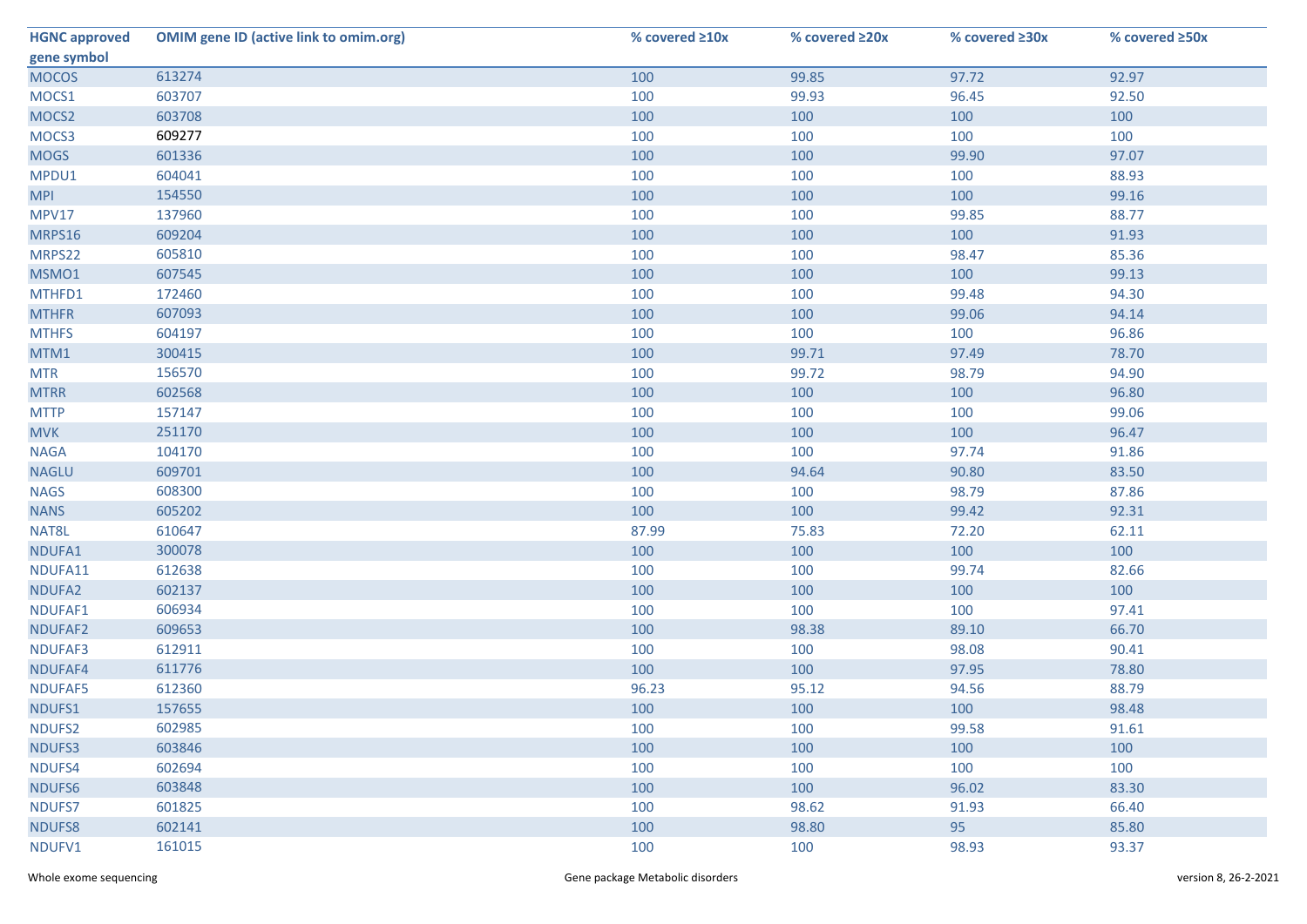| <b>HGNC approved</b> | <b>OMIM gene ID (active link to omim.org)</b> | % covered ≥10x | % covered ≥20x | % covered ≥30x | % covered ≥50x |
|----------------------|-----------------------------------------------|----------------|----------------|----------------|----------------|
| gene symbol          |                                               |                |                |                |                |
| NDUFV2               | 600532                                        | 100            | 99.56          | 96.14          | 90.85          |
| NEU1                 | 608272                                        | 100            | 100            | 100            | 99.05          |
| NFU1                 | 608100                                        | 100            | 99.89          | 91.43          | 64.10          |
| NHLRC1               | 608072                                        | 100            | 100            | 100            | 93.32          |
| NPC1                 | 607623                                        | 100            | 99.90          | 98.22          | 94.90          |
| NPC <sub>2</sub>     | 601015                                        | 100            | 100            | 100            | 99.42          |
| NPRL2                | 607072                                        | 100            | 100            | 100            | 98.27          |
| NR5A2                | 604453                                        | 100            | 100            | 98.29          | 94.42          |
| <b>NSDHL</b>         | 300275                                        | 100            | 100            | 100            | 89.20          |
| NT5C                 | 191720                                        | 99.86          | 99.86          | 95.87          | 64.44          |
| NT5C3A               | 606224                                        | 100            | 100            | 98.12          | 88.11          |
| NT5E                 | 129190                                        | 100            | 100            | 100            | 98.53          |
| <b>NUBPL</b>         | 613621                                        | 100            | 100            | 100            | 100            |
| NUS1                 | 610463                                        | 100            | 99.69          | 95.30          | 74.67          |
| <b>OAT</b>           | 613349                                        | 98.81          | 93.55          | 91.16          | 87.22          |
| <b>OCRL</b>          | 300535                                        | 98.15          | 98.15          | 98.15          | 96.50          |
| <b>OGDH</b>          | 613022                                        | 100            | 100            | 100            | 99.30          |
| OPA1                 | 605290                                        | 100            | 99.07          | 96.09          | 86.31          |
| OPA3                 | 606580                                        | 100            | 100            | 100            | 100            |
| <b>OPLAH</b>         | 614243                                        | 99.91          | 99.72          | 98.71          | 93.20          |
| <b>OTC</b>           | 300461                                        | 100            | 100            | 97.54          | 84.11          |
| OXCT1                | 601424                                        | 97.89          | 97.89          | 97.78          | 93.23          |
| PAH                  | 612349                                        | 100            | 100            | 100            | 98.21          |
| PANK <sub>2</sub>    | 606157                                        | 100            | 100            | 100            | 94.93          |
| PC                   | 608786                                        | 100            | 100            | 99.86          | 94.90          |
| PCBD1                | 126090                                        | 100            | 98.21          | 94.13          | 94.13          |
| <b>PCCA</b>          | 232000                                        | 99.83          | 96.72          | 95.31          | 89.85          |
| <b>PCCB</b>          | 232050                                        | 100            | 100            | 99.17          | 92.49          |
| PCK1                 | 614168                                        | 100            | 100            | 99.93          | 97.17          |
| PCK <sub>2</sub>     | 614095                                        | 100            | 99.69          | 96.77          | 88.96          |
| PDHA1                | 300502                                        | 100            | 98.69          | 94.91          | 80.12          |
| <b>PDHB</b>          | 179060                                        | 100            | 100            | 100            | 95.81          |
| <b>PDHX</b>          | 608769                                        | 100            | 99.89          | 93.21          | 80.89          |
| PDK1                 | 602524                                        | 100            | 100            | 99.10          | 89.27          |
| PDK <sub>2</sub>     | 602525                                        | 100            | 100            | 98.08          | 86.71          |
| PDK3                 | 300906                                        | 100            | 100            | 100            | 95.02          |
| PDK4                 | 602527                                        | 100            | 100            | 100            | 94.84          |
| PDP1                 | 605993                                        | 100            | 100            | 100            | 100            |
| PDP <sub>2</sub>     | 615499                                        | 100            | 100            | 100            | 100            |
| PDSS1                | 607429                                        | 100            | 100            | 100            | 99.77          |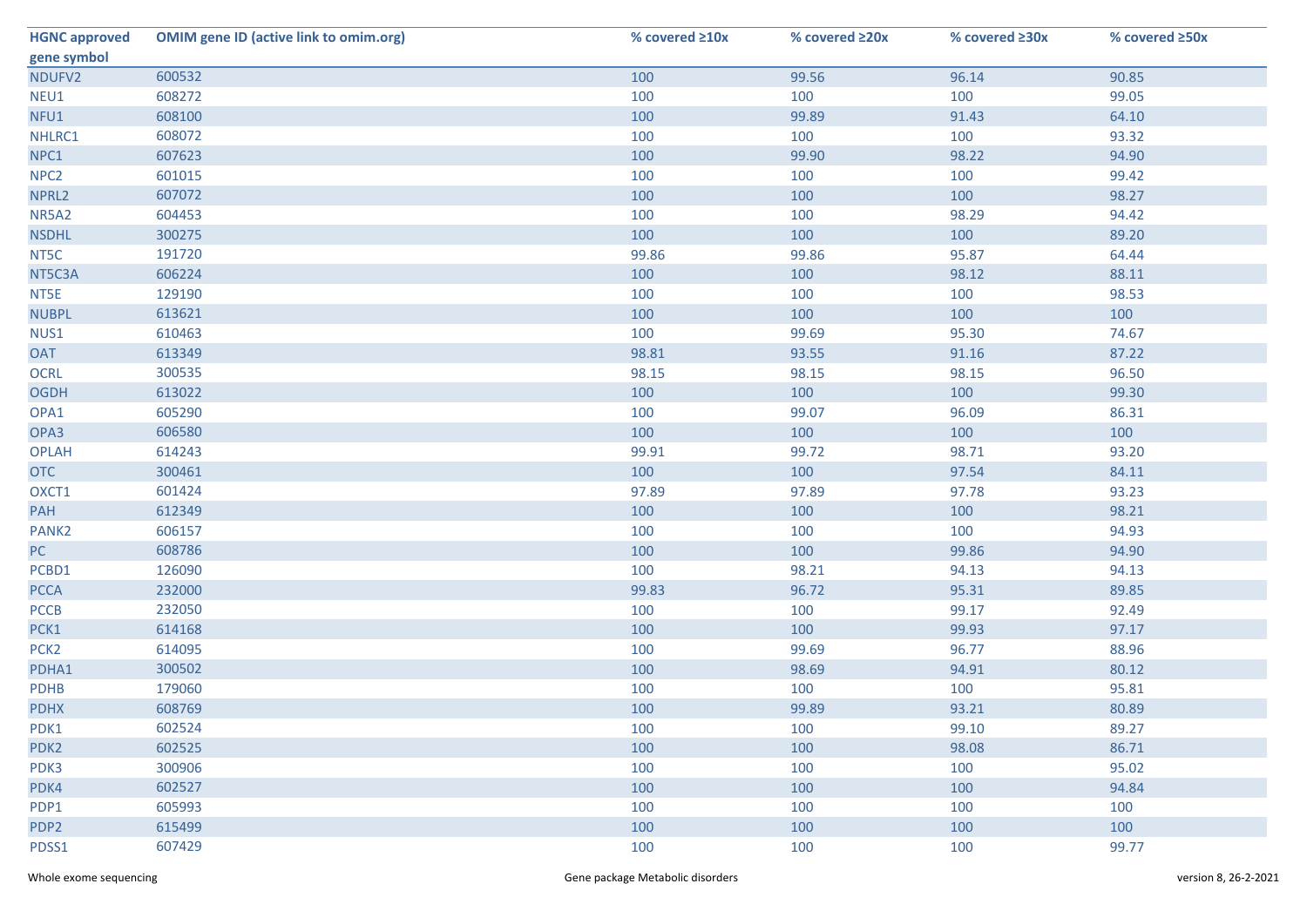| <b>HGNC approved</b> | <b>OMIM gene ID (active link to omim.org)</b> | % covered ≥10x | % covered ≥20x | % covered ≥30x | % covered ≥50x |
|----------------------|-----------------------------------------------|----------------|----------------|----------------|----------------|
| gene symbol          |                                               |                |                |                |                |
| PDSS2                | 610564                                        | 100            | 99.04          | 97.05          | 92.74          |
| <b>PDXK</b>          | 179020                                        | 100            | 100            | 100            | 98.96          |
| <b>PEPD</b>          | 613230                                        | 100            | 100            | 98.29          | 89.21          |
| PEX1                 | 602136                                        | 100            | 98.75          | 95.78          | 90.34          |
| <b>PEX10</b>         | 602859                                        | 100            | 100            | 96.80          | 80.48          |
| PEX11B               | 603867                                        | 100            | 100            | 96.97          | 83.78          |
| <b>PEX12</b>         | 601758                                        | 100            | 100            | 100            | 98.07          |
| <b>PEX13</b>         | 601789                                        | 100            | 100            | 99.69          | 93.64          |
| <b>PEX14</b>         | 601791                                        | 100            | 100            | 97.22          | 77.65          |
| <b>PEX16</b>         | 603360                                        | 100            | 99.01          | 90.26          | 62.72          |
| <b>PEX19</b>         | 600279                                        | 100            | 100            | 95.09          | 86.96          |
| PEX2                 | 170993                                        | 100            | 100            | 100            | 100            |
| <b>PEX26</b>         | 608666                                        | 100            | 100            | 100            | 91.21          |
| PEX3                 | 603164                                        | 100            | 100            | 99.78          | 96.50          |
| PEX5                 | 600414                                        | 100            | 100            | 99.65          | 93.11          |
| PEX <sub>6</sub>     | 601498                                        | 100            | 98.93          | 95.14          | 85.69          |
| PEX7                 | 601757                                        | 100            | 100            | 96.83          | 87.17          |
| <b>PFKM</b>          | 610681                                        | 100            | 100            | 100            | 96.32          |
| PGAM2                | 612931                                        | 100            | 100            | 99.15          | 91.94          |
| PGAP1                | 611655                                        | 99.95          | 96.63          | 92.17          | 78.13          |
| PGAP2                | 615187                                        | 100            | 100            | 100            | 98.04          |
| PGAP3                | 611801                                        | 100            | 100            | 100            | 99.58          |
| PGK1                 | 311800                                        | 100            | 100            | 99.15          | 91.74          |
| PGM1                 | 171900                                        | 100            | 100            | 99.57          | 95.69          |
| PGM3                 | 172100                                        | 100            | 100            | 100            | 98.86          |
| PHGDH                | 606879                                        | 100            | 100            | 99.35          | 93.12          |
| PHKA1                | 311870                                        | 100            | 99.71          | 97.93          | 87.28          |
| PHKA2                | 300798                                        | 100            | 98.79          | 95.62          | 84.09          |
| <b>PHKB</b>          | 172490                                        | 100            | 98.00          | 98.00          | 96.76          |
| PHKG1                | 172470                                        | 100            | 100            | 98.83          | 94.75          |
| PHKG2                | 172471                                        | 100            | 100            | 100            | 98.96          |
| <b>PHYH</b>          | 602026                                        | 99.89          | 89.33          | 89.33          | 76.91          |
| <b>PIGA</b>          | 311770                                        | 100            | 100            | 96.12          | 90             |
| <b>PIGC</b>          | 601730                                        | 100            | 100            | 100            | 100            |
| <b>PIGG</b>          | 616918                                        | 100            | 99.97          | 98.52          | 94.30          |
| PIGL                 | 605947                                        | 100            | 100            | 100            | 100            |
| <b>PIGM</b>          | 610273                                        | 100            | 100            | 100            | 99.84          |
| <b>PIGN</b>          | 606097                                        | 100            | 98.61          | 91.81          | 77.30          |
| <b>PIGO</b>          | 614730                                        | 100            | 99.31          | 97.00          | 91.12          |
| <b>PIGQ</b>          | 605754                                        | 100            | 100            | 98.68          | 90.47          |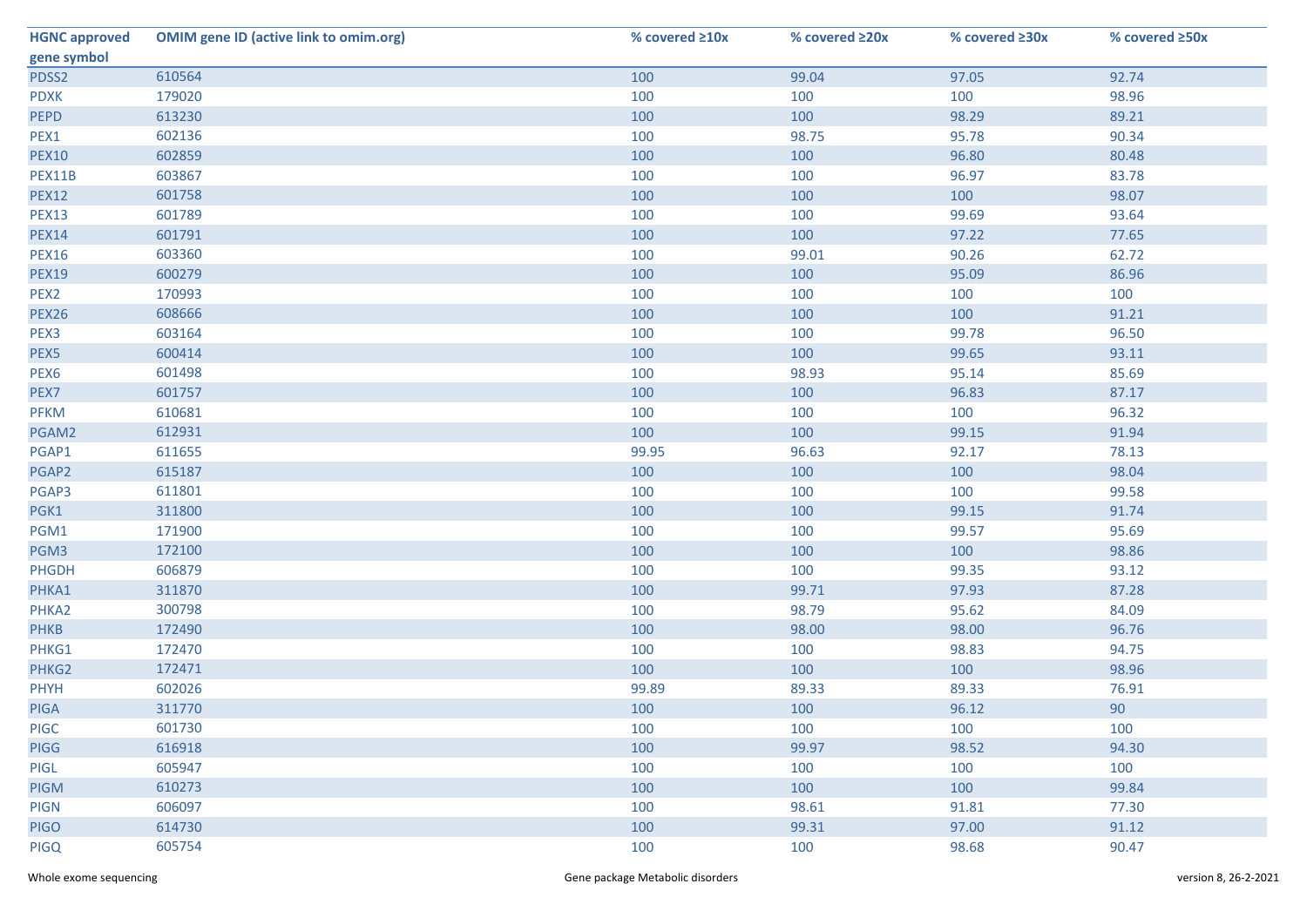| <b>HGNC approved</b> | <b>OMIM gene ID (active link to omim.org)</b> | % covered ≥10x | % covered ≥20x | % covered ≥30x | % covered ≥50x |
|----------------------|-----------------------------------------------|----------------|----------------|----------------|----------------|
| gene symbol          |                                               |                |                |                |                |
| <b>PIGT</b>          | 610272                                        | 100            | 100            | 98.35          | 89.13          |
| <b>PIGV</b>          | 610274                                        | 100            | 100            | 100            | 100            |
| <b>PIGW</b>          | 610275                                        | 100            | 100            | 100            | 100            |
| <b>PIGY</b>          | 610662                                        | 100            | 100            | 100            | 100            |
| PIK3R1               | 171833                                        | 100            | 100            | 99.70          | 95.35          |
| PIK3R5               | 611317                                        | 100            | 100            | 98.10          | 87.47          |
| <b>PKLR</b>          | 609712                                        | 100            | 100            | 100            | 98.17          |
| PLA2G6               | 603604                                        | 100            | 100            | 99.38          | 92.46          |
| PLCB1                | 607120                                        | 100            | 99.86          | 98.05          | 89.35          |
| PLIN1                | 170290                                        | 100            | 98.15          | 89.02          | 64.05          |
| PLOD1                | 153454                                        | 100            | 99.21          | 94.38          | 83.80          |
| PLOD <sub>2</sub>    | 601865                                        | 96.28          | 91.42          | 88.74          | 84.89          |
| PLOD3                | 603066                                        | 100            | 95.66          | 91.42          | 75.96          |
| <b>PLPBP</b>         | 604436                                        | 100            | 97.01          | 87.92          | 87.92          |
| PMM <sub>2</sub>     | 601785                                        | 100            | 100            | 100            | 95.16          |
| <b>PMPCA</b>         | 613036                                        | 100            | 100            | 98.01          | 91.28          |
| <b>PNLIP</b>         | 246600                                        | 100            | 100            | 99.88          | 96.42          |
| <b>PNP</b>           | 164050                                        | 100            | 100            | 100            | 99.19          |
| PNPLA2               | 609059                                        | 100            | 99.94          | 95.36          | 78.46          |
| PNPLA6               | 603197                                        | 100            | 98.93          | 95.55          | 88.18          |
| <b>PNPO</b>          | 603287                                        | 100            | 100            | 100            | 96.97          |
| POFUT1               | 607491                                        | 100            | 100            | 100            | 90.84          |
| POGLUT1              | 615618                                        | 100            | 100            | 100            | 97.78          |
| POLG                 | 174763                                        | 100            | 99.94          | 97.83          | 89.26          |
| POLG <sub>2</sub>    | 604983                                        | 100            | 98.82          | 97.34          | 88.85          |
| POLR3A               | 614258                                        | 100            | 100            | 99.87          | 98.36          |
| POLR3B               | 614366                                        | 100            | 100            | 99.10          | 97.16          |
| POMGNT1              | 606822                                        | 100            | 100            | 100            | 98.92          |
| POMGNT2              | 614828                                        | 100            | 100            | 100            | 100            |
| <b>POMK</b>          | 615247                                        | 100            | 100            | 100            | 100            |
| POMT1                | 607423                                        | 100            | 100            | 98.66          | 94.11          |
| POMT <sub>2</sub>    | 607439                                        | 100            | 100            | 99.66          | 93.95          |
| <b>POR</b>           | 124015                                        | 100            | 100            | 100            | 98.25          |
| PPM1K                | 611065                                        | 100            | 100            | 99.76          | 97.49          |
| <b>PPOX</b>          | 600923                                        | 100            | 100            | 99.64          | 92.91          |
| PPT1                 | 600722                                        | 100            | 100            | 100            | 95.20          |
| PRKAG2               | 602743                                        | 97.51          | 97.11          | 92.70          | 84.41          |
| <b>PRKCSH</b>        | 177060                                        | 100            | 100            | 100            | 98.73          |
| <b>PRODH</b>         | 606810                                        | 99.83          | 97.31          | 94.52          | 85.99          |
| PRPS1                | 311850                                        | 100            | 100            | 100            | 92.79          |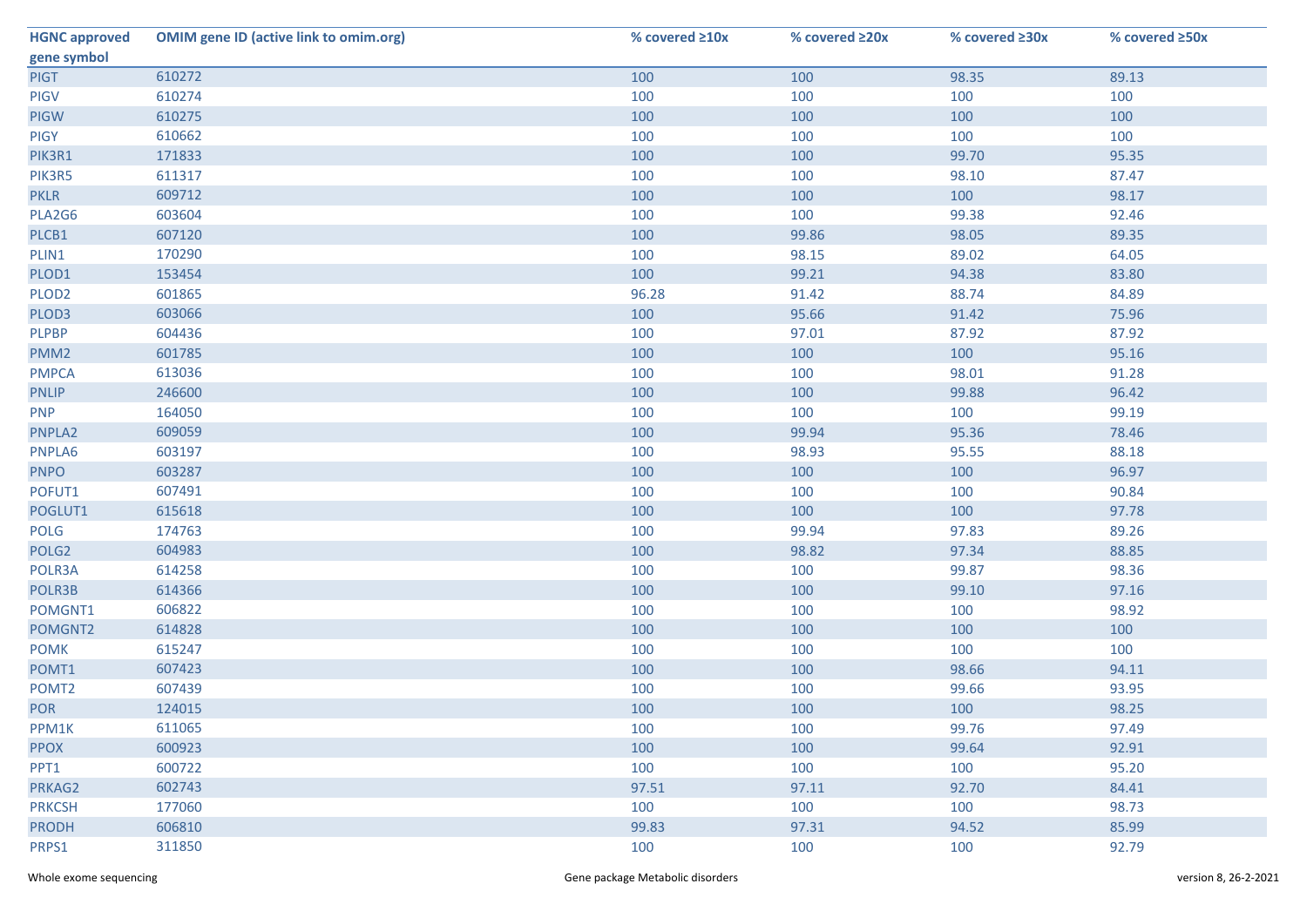| <b>HGNC approved</b> | <b>OMIM gene ID (active link to omim.org)</b> | % covered ≥10x | % covered ≥20x | % covered ≥30x | % covered ≥50x |
|----------------------|-----------------------------------------------|----------------|----------------|----------------|----------------|
| gene symbol          |                                               |                |                |                |                |
| <b>PSAP</b>          | 176801                                        | 100            | 100            | 99.84          | 93.35          |
| PSAT1                | 610936                                        | 100            | 100            | 98.22          | 89.15          |
| <b>PSPH</b>          | 172480                                        | 100            | 96.26          | 90.32          | 72.97          |
| <b>PTS</b>           | 612719                                        | 100            | 100            | 100            | 100            |
| PUS1                 | 608109                                        | 100            | 100            | 99.79          | 91.04          |
| PYCR1                | 179035                                        | 100            | 100            | 100            | 92.43          |
| <b>PYGL</b>          | 613741                                        | 100            | 100            | 99.32          | 94.25          |
| <b>PYGM</b>          | 608455                                        | 100            | 100            | 98.99          | 92.40          |
| <b>QDPR</b>          | 612676                                        | 100            | 100            | 99.77          | 87.56          |
| RARS2                | 611524                                        | 100            | 99.98          | 99.18          | 96.73          |
| RBCK1                | 610924                                        | 100            | 100            | 100            | 88.80          |
| RBP4                 | 180250                                        | 100            | 100            | 100            | 100            |
| <b>RBSN</b>          | 609511                                        | 100            | 100            | 99.69          | 96.23          |
| RFT1                 | 611908                                        | 100            | 98.88          | 95.83          | 83.51          |
| RNASEH2A             | 606034                                        | 100            | 100            | 98.86          | 85.19          |
| RNASEH2B             | 610326                                        | 100            | 91.35          | 91.35          | 91.35          |
| RNASEH2C             | 610330                                        | 100            | 100            | 100            | 97.20          |
| RNASET2              | 612944                                        | 100            | 98.58          | 94.83          | 82.01          |
| <b>RPIA</b>          | 180430                                        | 100            | 100            | 100            | 98.07          |
| RRM2B                | 604712                                        | 100            | 100            | 100            | 99.59          |
| RXYLT1               | 605862                                        | 100            | 100            | 100            | 100            |
| SAMHD1               | 606754                                        | 100            | 100            | 100            | 99.98          |
| SAR1B                | 607690                                        | 99.30          | 90.13          | 87.96          | 87.96          |
| <b>SARDH</b>         | 604455                                        | 100            | 100            | 98.78          | 91.99          |
| SC5D                 | 602286                                        | 100            | 100            | 100            | 99.18          |
| SCARB2               | 602257                                        | 100            | 100            | 100            | 96.71          |
| SCN3A                | 182391                                        | 100            | 100            | 100            | 98.05          |
| SCO <sub>1</sub>     | 603644                                        | 100            | 100            | 100            | 100            |
| SCO <sub>2</sub>     | 604272                                        | 100            | 100            | 100            | 100            |
| SCP <sub>2</sub>     | 184755                                        | 100            | 100            | 100            | 99.43          |
| <b>SDHA</b>          | 600857                                        | 100            | 96.38          | 96.36          | 92.45          |
| SDHAF1               | 612848                                        | 100            | 100            | 100            | 78.36          |
| <b>SDHB</b>          | 185470                                        | 100            | 100            | 100            | 96.85          |
| <b>SDHC</b>          | 602413                                        | 100            | 100            | 100            | 100            |
| <b>SDHD</b>          | 602690                                        | 100            | 100            | 100            | 100            |
| SEC23B               | 610512                                        | 100            | 97.31          | 96.98          | 93.01          |
| <b>SEPSECS</b>       | 613009                                        | 100            | 100            | 100            | 98.64          |
| SERAC1               | 614725                                        | 100            | 100            | 100            | 97.87          |
| <b>SGSH</b>          | 605270                                        | 93.52          | 93.52          | 93.52          | 92.20          |
| SHMT1                | 182144                                        | 100            | 100            | 100            | 98.23          |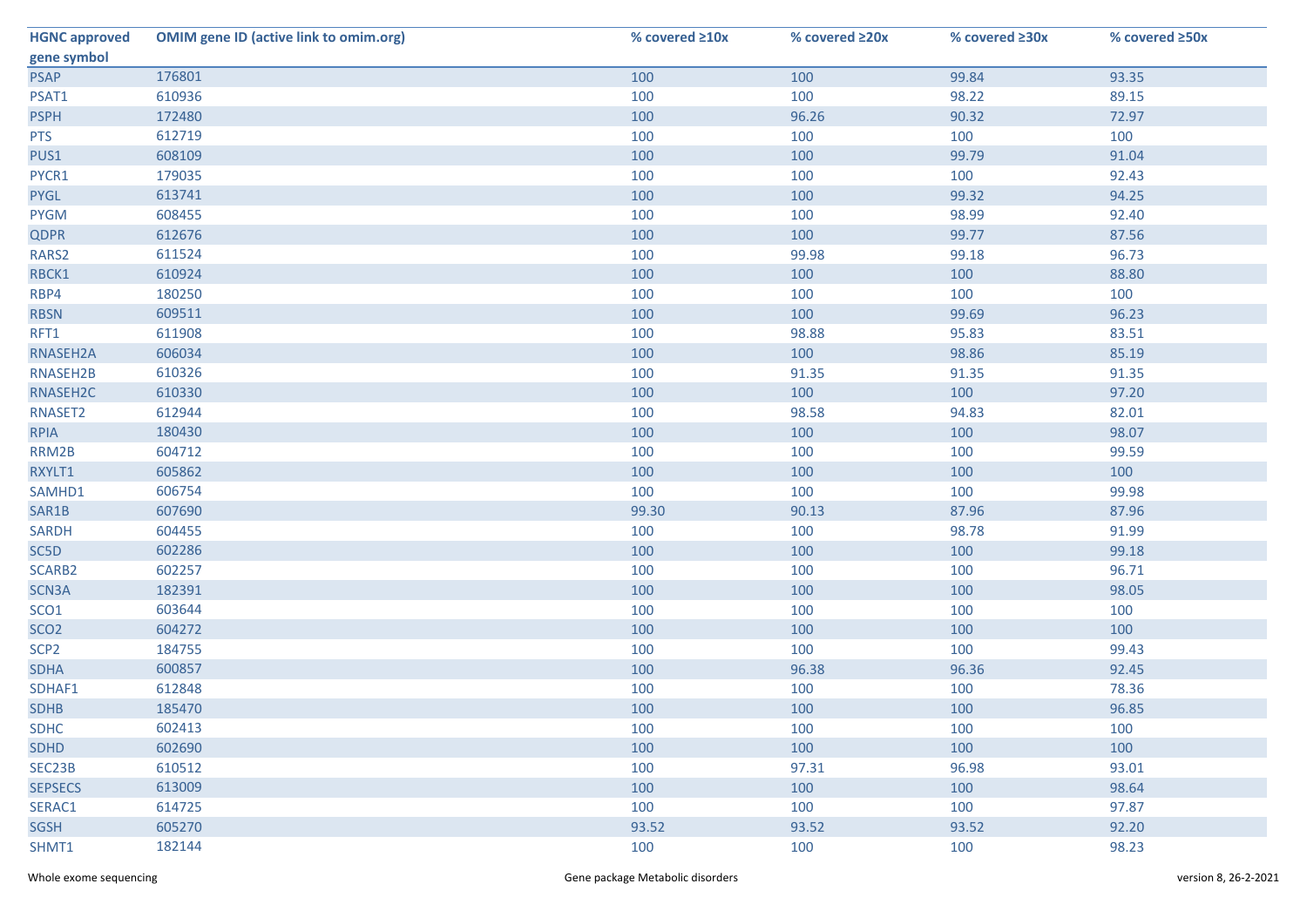| <b>HGNC approved</b>            | <b>OMIM gene ID (active link to omim.org)</b> | % covered ≥10x | % covered ≥20x | % covered ≥30x | % covered ≥50x |
|---------------------------------|-----------------------------------------------|----------------|----------------|----------------|----------------|
| gene symbol                     |                                               |                |                |                |                |
| SHMT2                           | 138450                                        | 100            | 100            | 100            | 95.12          |
| SI                              | 609845                                        | 99.97          | 98.07          | 95.42          | 89.62          |
| <b>SLC12A3</b>                  | 600968                                        | 100            | 99.38          | 97.84          | 89.46          |
| <b>SLC16A1</b>                  | 600682                                        | 100            | 100            | 100            | 97.72          |
| <b>SLC17A5</b>                  | 604322                                        | 100            | 100            | 100            | 95.37          |
| <b>SLC19A1</b>                  | 600424                                        | 100            | 100            | 99.89          | 94.69          |
| <b>SLC19A2</b>                  | 603941                                        | 100            | 100            | 98.38          | 84.41          |
| <b>SLC19A3</b>                  | 606152                                        | 99.94          | 99.94          | 99.94          | 98.87          |
| SLC1A1                          | 133550                                        | 100            | 100            | 100            | 94.76          |
| SLC1A3                          | 600111                                        | 100            | 100            | 100            | 80.93          |
| <b>SLC22A5</b>                  | 603377                                        | 100            | 100            | 100            | 97.94          |
| SLC23A2                         | 603791                                        | 100            | 100            | 99.24          | 94.67          |
| <b>SLC25A1</b>                  | 190315                                        | 100            | 100            | 100            | 99.93          |
| <b>SLC25A12</b>                 | 603667                                        | 100            | 100            | 100            | 97.77          |
| <b>SLC25A13</b>                 | 603859                                        | 100            | 100            | 99.46          | 89.28          |
| <b>SLC25A15</b>                 | 603861                                        | 100            | 100            | 100            | 100            |
| <b>SLC25A19</b>                 | 606521                                        | 100            | 100            | 99.26          | 96.25          |
| <b>SLC25A20</b>                 | 613698                                        | 100            | 100            | 100            | 100            |
| <b>SLC25A22</b>                 | 609302                                        | 100            | 100            | 100            | 97.04          |
| <b>SLC25A3</b>                  | 600370                                        | 100            | 100            | 100            | 98.16          |
| <b>SLC25A32</b>                 | 610815                                        | 100            | 100            | 100            | 99.08          |
| <b>SLC25A38</b>                 | 610819                                        | 100            | 100            | 100            | 99.76          |
| <b>SLC25A4</b>                  | 103220                                        | 100            | 100            | 99.08          | 94.20          |
| SLC2A1                          | 138140                                        | 100            | 97.73          | 97.73          | 97.43          |
| SLC <sub>2</sub> A <sub>2</sub> | 138160                                        | 100            | 100            | 100            | 96.07          |
| <b>SLC30A10</b>                 | 611146                                        | 100            | 100            | 100            | 97.98          |
| <b>SLC33A1</b>                  | 603690                                        | 100            | 100            | 99.77          | 98.02          |
| SLC35A1                         | 605634                                        | 100            | 97.23          | 96.30          | 94.46          |
| <b>SLC35A3</b>                  | 605632                                        | 100            | 100            | 100            | 97.83          |
| <b>SLC35C1</b>                  | 605881                                        | 100            | 100            | 100            | 100            |
| <b>SLC35D1</b>                  | 610804                                        | 100            | 99.00          | 95.59          | 82.41          |
| SLC36A2                         | 608331                                        | 100            | 98.79          | 93.63          | 82.14          |
| SLC37A4                         | 602671                                        | 99.87          | 99.87          | 99.10          | 93.11          |
| <b>SLC39A14</b>                 | 608736                                        | 97.92          | 97.92          | 96.77          | 89.26          |
| <b>SLC39A4</b>                  | 607059                                        | 100            | 100            | 100            | 96.45          |
| SLC39A8                         | 608732                                        | 100            | 100            | 98.96          | 92.34          |
| SLC3A1                          | 104614                                        | 100            | 100            | 100            | 97.98          |
| <b>SLC40A1</b>                  | 604653                                        | 100            | 100            | 99.01          | 94.74          |
| <b>SLC46A1</b>                  | 611672                                        | 99.87          | 99.87          | 99.87          | 97.80          |
| <b>SLC52A1</b>                  | 607883                                        | 100            | 100            | 97.96          | 92.56          |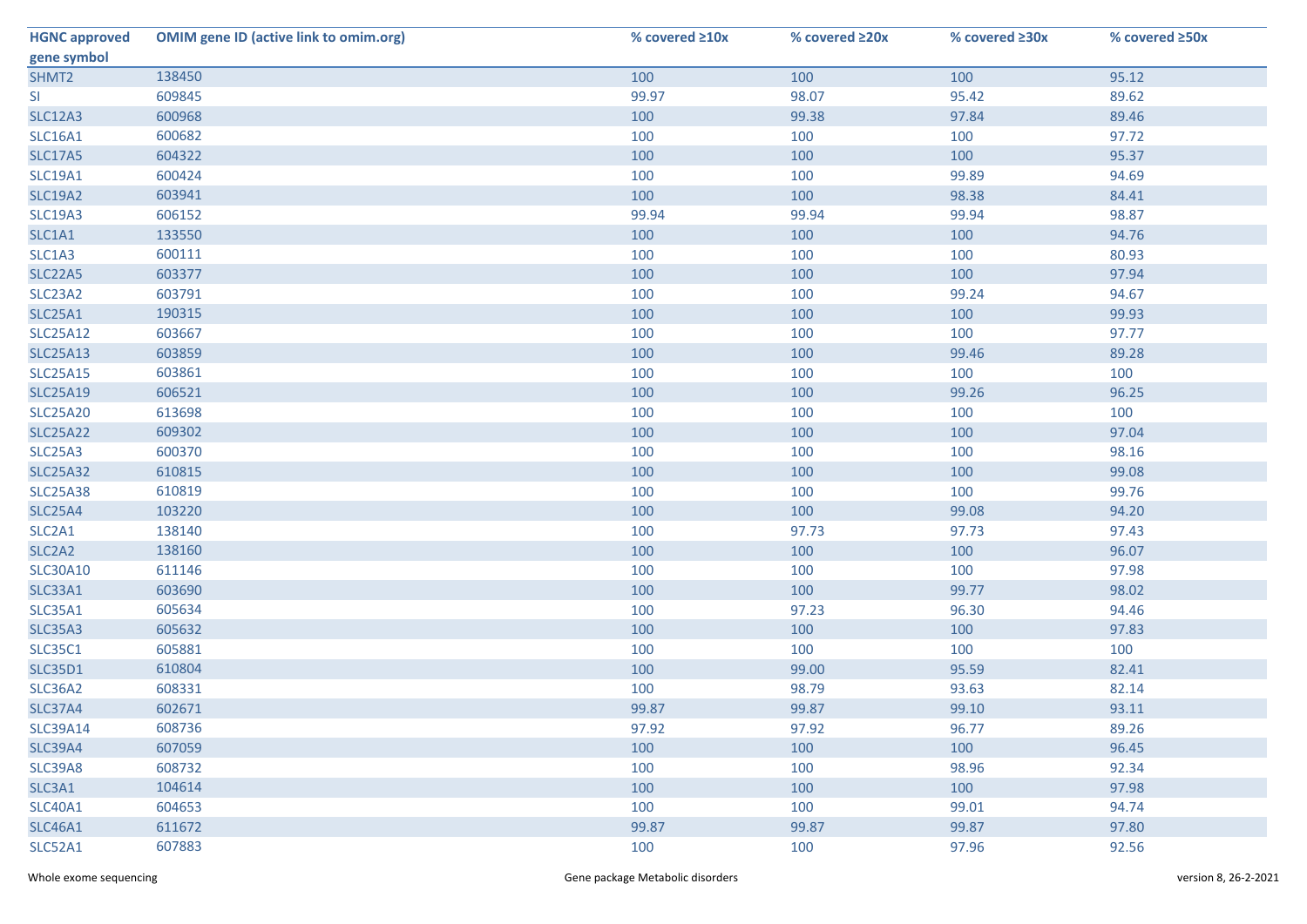| <b>HGNC approved</b> | <b>OMIM gene ID (active link to omim.org)</b> | % covered ≥10x | % covered ≥20x | % covered ≥30x | % covered ≥50x |
|----------------------|-----------------------------------------------|----------------|----------------|----------------|----------------|
| gene symbol          |                                               |                |                |                |                |
| <b>SLC52A2</b>       | 607882                                        | 100            | 100            | 100            | 95.83          |
| SLC52A3              | 613350                                        | 100            | 100            | 99.39          | 95.90          |
| SLC5A1               | 182380                                        | 100            | 100            | 98.76          | 93.26          |
| SLC5A2               | 182381                                        | 100            | 100            | 100            | 99.35          |
| <b>SLC6A19</b>       | 608893                                        | 100            | 98.09          | 91.36          | 81.26          |
| SLC6A8               | 300036                                        | 99.54          | 92.59          | 81.36          | 61.87          |
| SLC7A7               | 603593                                        | 100            | 100            | 100            | 97.31          |
| SLC7A9               | 604144                                        | 100            | 100            | 99.76          | 94.06          |
| SLCO1B1              | 604843                                        | 99.75          | 99.58          | 98.60          | 91.69          |
| SLCO1B3              | 605495                                        | 100            | 99.83          | 97.65          | 89.17          |
| SMPD1                | 607608                                        | 100            | 100            | 100            | 97.86          |
| SOD1                 | 147450                                        | 100            | 100            | 100            | 100            |
| <b>SPR</b>           | 182125                                        | 100            | 100            | 95.49          | 79.89          |
| SPTLC1               | 605712                                        | 100            | 100            | 100            | 95.63          |
| SPTLC2               | 605713                                        | 100            | 100            | 98.86          | 92.29          |
| SRD5A3               | 611715                                        | 100            | 99.81          | 97.20          | 92.50          |
| SSR3                 | 606213                                        | 100            | 100            | 100            | 100            |
| SSR4                 | 300090                                        | 100            | 100            | 100            | 100            |
| ST3GAL3              | 606494                                        | 100            | 100            | 100            | 100            |
| ST3GAL5              | 604402                                        | 100            | 100            | 100            | 98.79          |
| <b>STAR</b>          | 600617                                        | 100            | 100            | 100            | 97.19          |
| <b>STS</b>           | 300747                                        | 100            | 100            | 99.04          | 92.99          |
| STT3A                | 601134                                        | 100            | 100            | 100            | 99.71          |
| STT3B                | 608605                                        | 99.79          | 95.94          | 93.01          | 88.03          |
| SUCLA <sub>2</sub>   | 603921                                        | 100            | 100            | 99.94          | 98.79          |
| SUCLG1               | 611224                                        | 100            | 100            | 100            | 94.58          |
| <b>SUGCT</b>         | 609187                                        | 100            | 99.62          | 97.40          | 92.44          |
| SUMF1                | 607939                                        | 100            | 100            | 100            | 100            |
| <b>SUOX</b>          | 606887                                        | 100            | 100            | 100            | 96.73          |
| SURF1                | 185620                                        | 100            | 100            | 100            | 96.29          |
| TACO1                | 612958                                        | 100            | 100            | 96.17          | 83.45          |
| TALDO1               | 602063                                        | 100            | 100            | 99.32          | 89.97          |
| TANGO <sub>2</sub>   | 616830                                        | 100            | 100            | 99.90          | 96.00          |
| <b>TAT</b>           | 613018                                        | 100            | 100            | 100            | 98.67          |
| <b>TAZ</b>           | 300394                                        | 100            | 100            | 98.38          | 90.52          |
| TBXAS1               | 274180                                        | 100            | 100            | 100            | 100            |
| <b>TCIRG1</b>        | 604592                                        | 100            | 97.68          | 92.86          | 83.01          |
| TCN1                 | 189905                                        | 100            | 100            | 100            | 96.99          |
| TCN <sub>2</sub>     | 613441                                        | 100            | 100            | 99.90          | 95.24          |
| TDO <sub>2</sub>     | 191070                                        | 100            | 100            | 98.25          | 92.80          |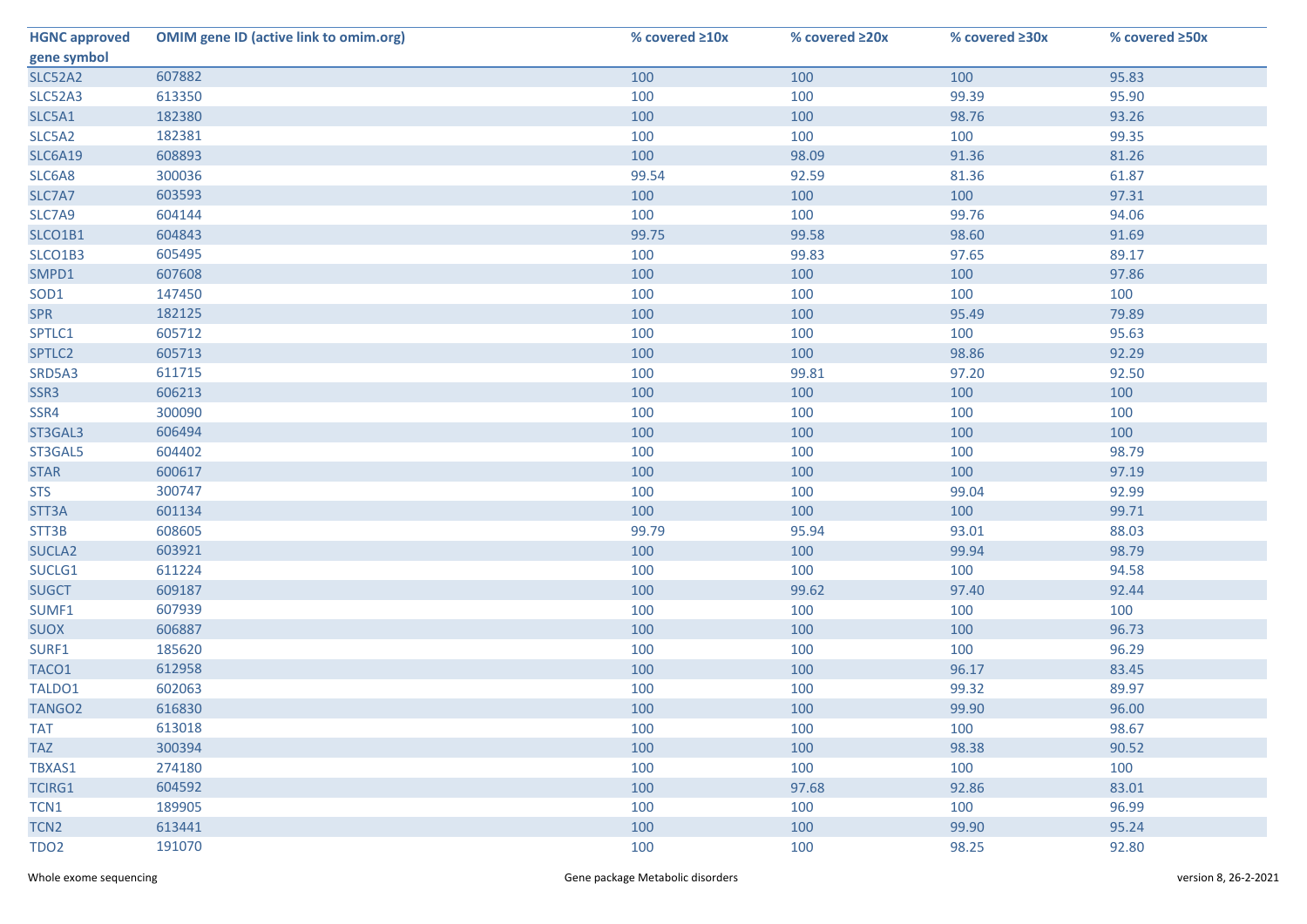| <b>HGNC approved</b> | <b>OMIM gene ID (active link to omim.org)</b> | % covered ≥10x | % covered ≥20x | % covered ≥30x | % covered ≥50x |
|----------------------|-----------------------------------------------|----------------|----------------|----------------|----------------|
| gene symbol          |                                               |                |                |                |                |
| <b>TECR</b>          | 610057                                        | 100            | 99.80          | 87.67          | 65.91          |
| TFR <sub>2</sub>     | 604720                                        | 100            | 99.62          | 95.89          | 80.31          |
| <b>TH</b>            | 191290                                        | 100            | 97.40          | 93.00          | 83.58          |
| THAP11               | 609119                                        | 100            | 100            | 100            | 100            |
| <b>TIMM8A</b>        | 300356                                        | 100            | 100            | 100            | 92.75          |
| TK <sub>2</sub>      | 188250                                        | 100            | 100            | 98.34          | 93.47          |
| <b>TMEM165</b>       | 614726                                        | 100            | 100            | 98.40          | 89.74          |
| <b>TMEM199</b>       | 616815                                        | 100            | 100            | 100            | 93.15          |
| TMEM70               | 612418                                        | 100            | 99.52          | 95.12          | 85.48          |
| TPI1                 | 190450                                        | 100            | 97.49          | 94.39          | 89.13          |
| <b>TPMT</b>          | 187680                                        | 100            | 100            | 100            | 95.87          |
| TPP1                 | 607998                                        | 100            | 99.44          | 97.38          | 93.18          |
| TRAPPC11             | 614138                                        | 100            | 99.90          | 97.69          | 94.06          |
| <b>TREH</b>          | 275360                                        | 100            | 99.23          | 96.15          | 91.09          |
| TREX1                | 606609                                        | 100            | 100            | 100            | 100            |
| TRIM37               | 605073                                        | 100            | 100            | 99.63          | 92.31          |
| <b>TRMU</b>          | 610230                                        | 100            | 100            | 100            | 100            |
| TRPM6                | 607009                                        | 100            | 98.91          | 97.39          | 94.00          |
| <b>TSFM</b>          | 604723                                        | 100            | 100            | 100            | 98.63          |
| <b>TTC19</b>         | 613814                                        | 100            | 100            | 100            | 95.05          |
| <b>TTPA</b>          | 600415                                        | 99.89          | 97.70          | 91.43          | 75.59          |
| <b>TUFM</b>          | 602389                                        | 100            | 100            | 100            | 99.30          |
| TUSC3                | 601385                                        | 100            | 100            | 100            | 96.46          |
| <b>TWNK</b>          | 606075                                        | 100            | 100            | 100            | 100            |
| <b>TYMP</b>          | 131222                                        | 100            | 100            | 94.91          | 78.46          |
| <b>TYMS</b>          | 188350                                        | 100            | 100            | 98.96          | 94.83          |
| <b>TYR</b>           | 606933                                        | 100            | 100            | 100            | 99.47          |
| TYRP1                | 115501                                        | 100            | 100            | 100            | 99.57          |
| UGT1A1               | 191740                                        | 100            | 100            | 100            | 98.76          |
| <b>UMOD</b>          | 191845                                        | 100            | 100            | 99.60          | 96.90          |
| <b>UMPS</b>          | 613891                                        | 100            | 100            | 100            | 98.40          |
| UPB1                 | 606673                                        | 100            | 100            | 100            | 100            |
| <b>UQCRB</b>         | 191330                                        | 100            | 100            | 100            | 100            |
| <b>UQCRQ</b>         | 612080                                        | 100            | 100            | 100            | 100            |
| UROC1                | 613012                                        | 100            | 100            | 100            | 95.91          |
| <b>UROD</b>          | 613521                                        | 100            | 100            | 100            | 98.54          |
| <b>UROS</b>          | 606938                                        | 100            | 100            | 94.15          | 84.10          |
| USF1                 | 191523                                        | 100            | 100            | 100            | 99.78          |
| VKORC1               | 608547                                        | 100            | 100            | 92.88          | 65.77          |
| VPS13B               | 607817                                        | 99.15          | 98.02          | 95.90          | 88.67          |